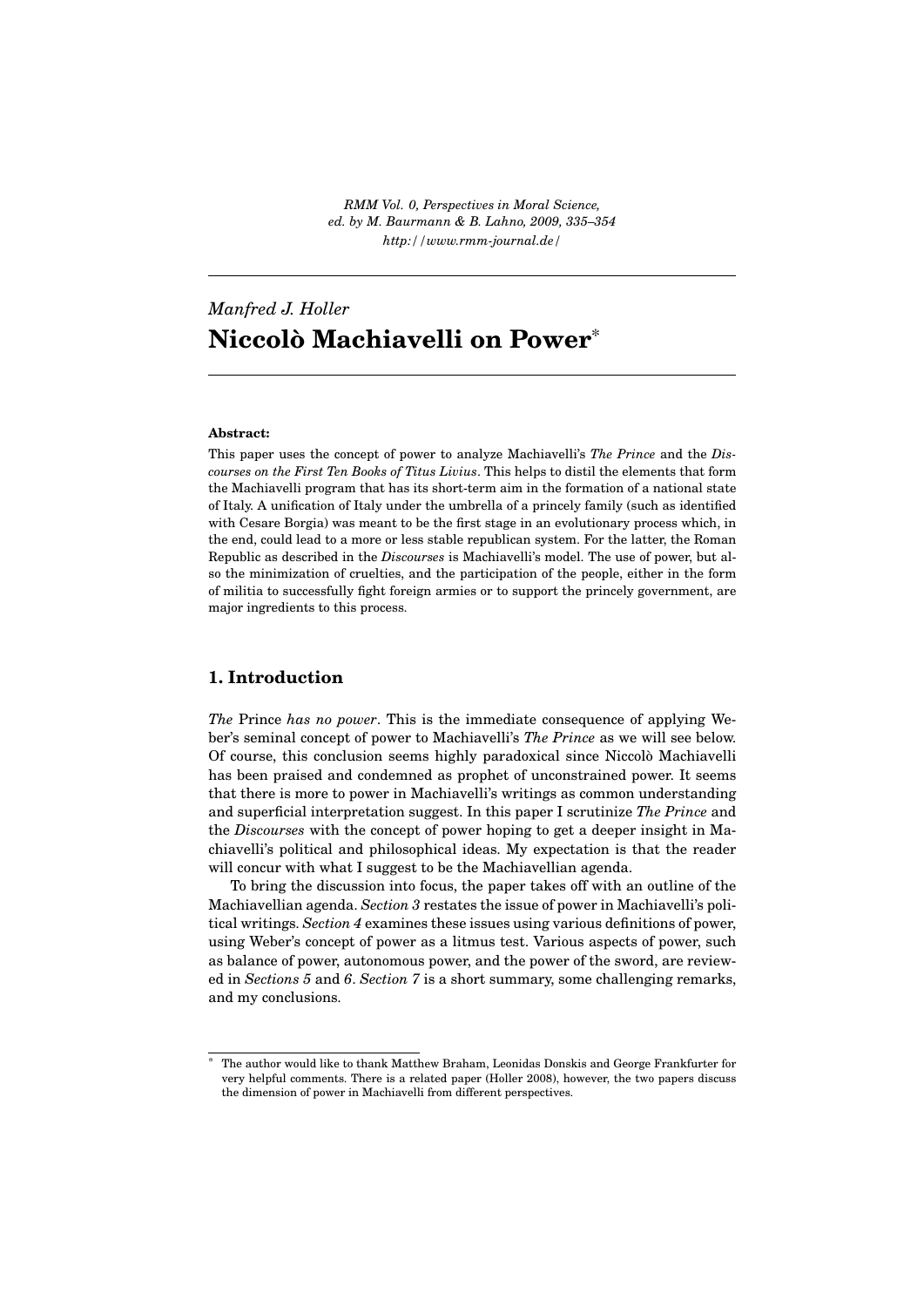## **2. The Machiavelli Program**

The central thesis of this paper is that the Roman Republic of 16*th* century Italy was the target of Machiavelli's political writings envisaging a united national state. There are straightforward indicators of this in *The Prince*. In finalizing Chapter 26, Machiavelli directly addresses the governing Medici to whom he dedicates his text: "It is no marvel that none of the before-mentioned Italians have done that which it is hoped your illustrious house may do." (*The Prince*, 125) And "[m]ay your illustrious house therefore assume this task with that courage and those hopes which are inspired by a just cause, so that under its banner our fatherland may be raised up [...]" (ibid., 107).

Regardless, the unification of Italy under the umbrella of a princely family is just a first step in the Machiavelli program. As I will show below, unification is meant to be the first stage in an evolutionary process which, in the end, could lead into a more or less stable republican system.

Machiavelli dedicated the text of *The Prince* to Lorenzo the Magnificent, son of Piero di Medici.<sup>1</sup> This dedication has been interpreted as Machiavelli's attempt to gain the favour of one of the powerful Medici "in the hope that they might invite him back to public service" (Gauss 1952, 11). This interpretation seems to be widely accepted and probably contains some truth. In the context of Machiavelli's agenda, however, the dedication can (also) be interpreted as a second attempt of initiating the creation of a united Italy under the rule of the Medici, guaranteeing peace and order.

In a letter to his friend Francesco Guicciardini, Machiavelli suggested the Condottiere Giovanni de'Medici as the liberator of Italy.<sup>2</sup> This was years after Machiavelli saw Cesare Borgia failing in his project to conquer substantial shares of Italy and to resist the claims and the power of the vassals and followers of the French and Spanish Crown and of the German Emperor who divided Italy as spoils of war. Machiavelli maintained that, despite rather skilled precautions, Cesare Borgia was defeated by *fortuna*. It was *fortuna* which brought about the early death of Cesare Borgia's papal father Alexander VI. And again, it was *fortuna* who blinded him when he supported the election of Julius II as successor of his father. Instead of being a supporter to his ambitious projects, Julius II turned out to be a rival in the race for power.

The Machiavellian agenda becomes evident when one compares Roman history as interpreted in the *Discourses* with the facts that one learns about Cesare Borgia as selected in The *Prince*. In both cases there is an extremely cruel beginning in which the corresponding 'heroes' violate widely shared norms of

 $1$  Lorenzo the Magnificent is the grandson of Lorenzo di Medici who died in 1492 and entered history books as *The Magnificent*. His grandson died in 1519, too early to fulfil Machiavelli's aspirations. However, it is not evident that the 'new' Lorenzo ever read Machiavelli's text (see Gauss 1952, 11).

 $^2\;$  Francesco Guicciardini later became the highest official at the papal court, and first commander of the Pope's army. Guicciardini remained Machiavelli's friend until the latter's death. Nevertheless, Guicciardini didn't often support Machiavelli's plans and ideas (see Zorn 1977, XXXVIIf. and LIX).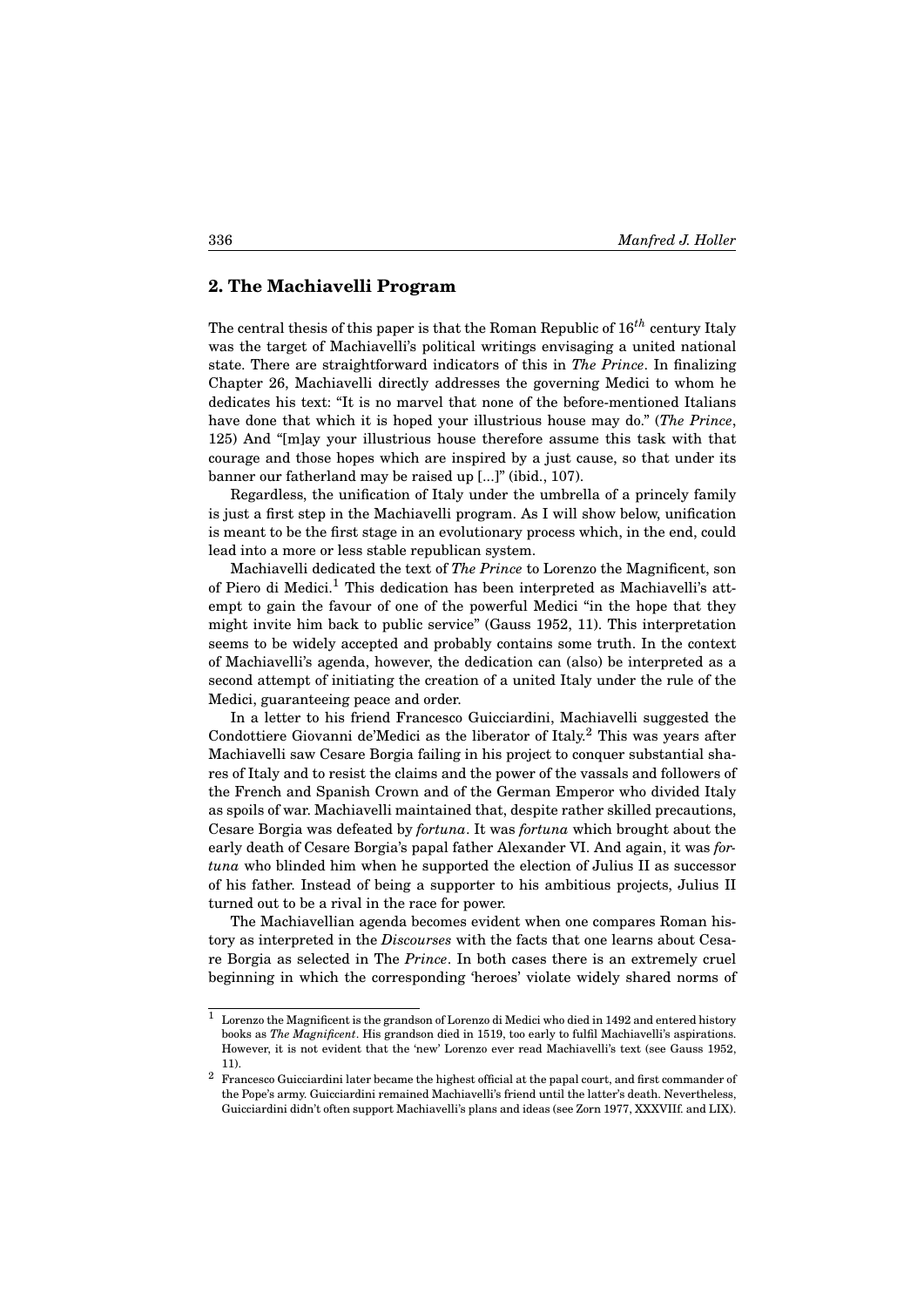the 'human race'. It has been argued that Machiavelli's choice of Cesare Borgia, also called the *Duke*, to become the hero of *The Prince* was a grave error from the standpoint of his later reputation. "Cesare had committed crimes on his way to power, and it might be added that he had committed other crimes too." (Gauss 1952, 12f.) It seems that Machiavelli anticipated such a critique, and consequently his claim: "Reviewing thus all the actions of the Duke, I find nothing to blame, on the contrary I feel bound, as I have done, to hold him up as an example to be imitated by all who by fortune and with the arms of others have risen to power." (*The Prince*, 57)

Here again the Machiavelli program is shining through. Whoever has the power should follow the path outlined by Cesare Borgia—and by Romulus. Concerning the status and evaluation of crimes in this agenda, Romulus, mythic founder of Rome, even killed his brother Remus in order not to share power. He also "consented to the death of Titus Tatius, who had been elected to share the royal authority with him" (*Discourses*, 120). In the interpretation of Machiavelli, these murders guaranteed that one (and only one) will defines the common good. It was the will of the prince.<sup>3</sup>

It is important to note that for Machiavelli Cesare Borgia's cruelties and Romulus's fratricide *were* violations of moral norms. However, as is notoriously quoted, Machiavelli accepted that the violation of moral norms can have its justification: "[...] in the action of men, and especially of princes, from which there is no appeal, the end justifies the means." (*The Prince*, 94)

The period of cruelties and 'destructive purification'4 was meant to be followed, in the case of both Rome and the unified Italy, by peace and order that presupposed protection from external enemies. Thus, 'destructive purification' was to the benefit of the people. In the Roman case, the giving of law by the prince was a major component to support peace and order. In a more mature state, this princely phase was followed by the division of power together with the introduction of a republican order.

In the case of Cesare Borgia, the project ended with the early death of his father, Pope Alexander VI. Cesare's powerbase became too weak to continue the project of transforming the Papal State into a Borgia State and of extending the Borgia State to entire Italy, to have enough power to keep foreign governments and armies out of the country.

In the case of Romulus and Rome, history went on to the evolution of the Roman Republic. Machiavelli gave an (efficiency) argument why, in the end, the princely government is expected to transform into a republican system as the governmental regime stabilized. In Chapter IX of the *Discourses* one reads: "[...]

<sup>&</sup>lt;sup>3</sup> If this will is consistent and strong enough to fight inside and outside rivals, then peace and order prevails. Relating this view to Arrow's Impossibility Theorem seems straightforward (see Arrow 1963). An implication of this theorem is that a consistent and complete ranking of social state can be guaranteed if it concurs with the preferences of a rational individual (i.e., dictator), irrespective of the preferences of other individuals in the very same society (see Holler and Marciano 2009 for a discussion).

<sup>4</sup> As I have written these lines at the Indira Gandhi Institute of Development Research at Mumbai I have to point out that 'destructive purification' is one of the characteristics of the God Shiva.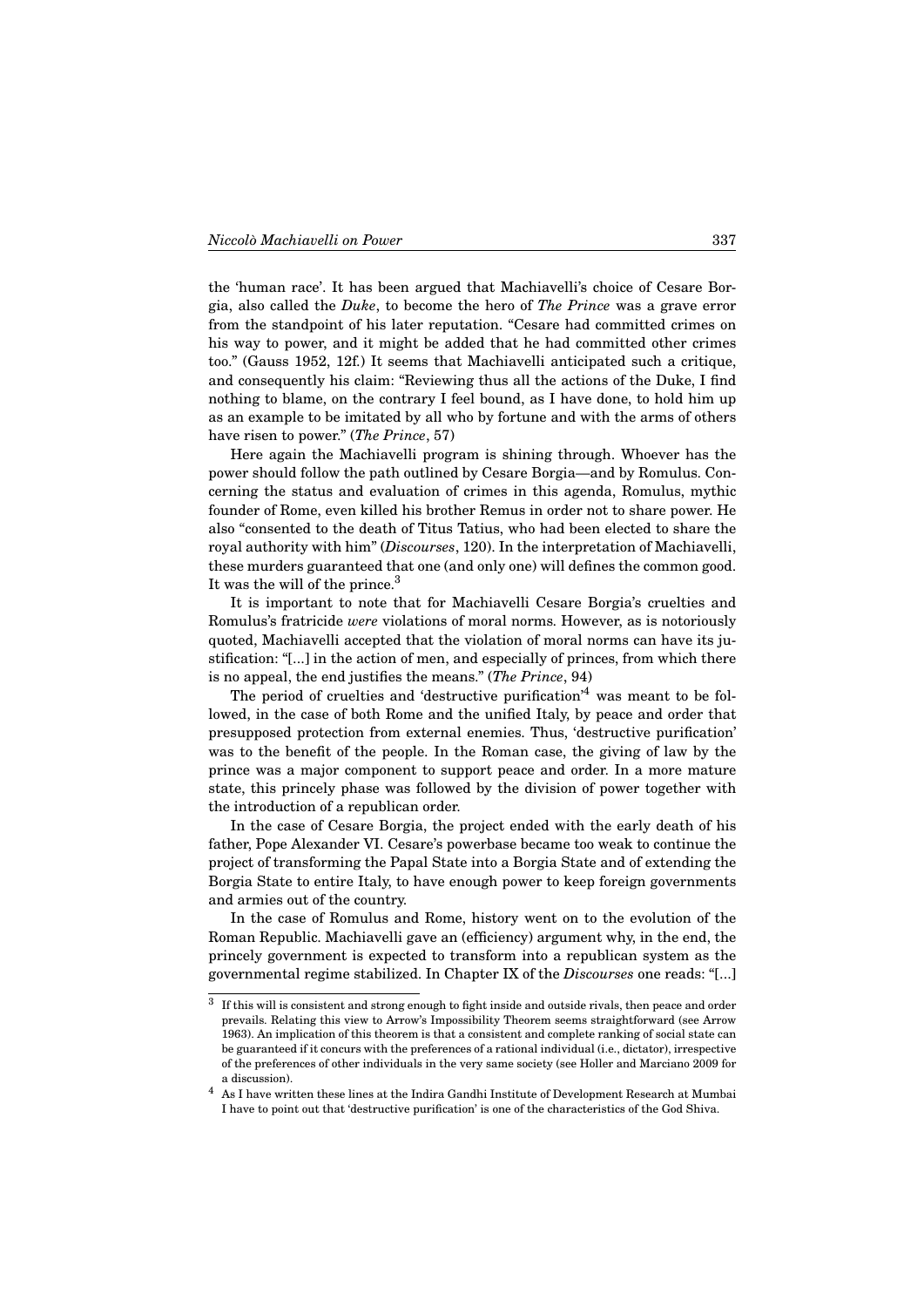although one man alone should organize a government, yet it will not endure long if the administration of it remains on the shoulders of a single individual; it is well, then, to confide this to the charge of many, for thus it will be sustained by the many."

As we know from history, and stated in the *Discourses*, in the case of Rome the transformation into a republic was not a peaceful event. Yet, Machiavelli's belief in Republics to be the most stable political system becomes obvious from his writings. The costs in taking political systems by force and to establish a princely power are likely to be prohibitive compared to capture of power in a principality. "[...] in republics there is greater life, greater hatred, and more desire for vengeance; they do not and cannot cast aside the memory of their ancient liberty, so that the surest way is either to lay them waste or reside in them." (*The Prince*, 47)

Both alternatives, one should add, are perhaps not too profitable. Machiavelli has seen the Republic of Florence taken over by the Medici without experiencing much resistance after the Florence militia disintegrated in the Battle of Prato, at the hands of Spanish infantry. The fact that the Medici decided to 'reside in it', does however not contradict Machiavelli's theory. Contrariwise, the case illustrates that the republican spirit in Florence was not very strong. This is consistent with Machiavelli's interpretation.

Yet, there is another efficiency argument in favour of the republic: it offers a possibility to get the people involved in government. In Chapter 58 of Book I of the *Discourses*, Machiavelli gives a series of arguments why he thinks that "the people are wiser and more constant than princes" (214) if their behaviour is regulated by law. If his arguments hold, then a state that allows for the participation of the people is preferable to principalities which are dominated by a single despot, a king of divine right, or a small clique of nobles. However, the participation of the people does not exclude the possibility of the emergence of a despot and the transformation of a republic into tyranny. Machiavelli gives several examples for this possibility and the case of Rome is the most apropos. The latter demonstrates the importance of adequate laws and institutional rules to prevent individual citizens from capturing power. Machiavelli argues that if "we study carefully the conduct of the Roman republic", we discover that "the prolongation of her military commands" was one of the two reasons "of her decadence" (Discourses, 387).

"For the farther the Roman armies went from Rome, the more necessary did such prolongation of the military commands seem to the Senate, and the more frequently did they practise it. Two evils resulted from this: militarization. The first was that fewer men became experienced in the command of armies, and therefore distinguished reputation was confined to a few. The other was that by the general remaining a long while in command of an army, the soldiers became so attached to him personally that they made themselves his partisans, and, forgetful of the Senate, recognized no chief or authority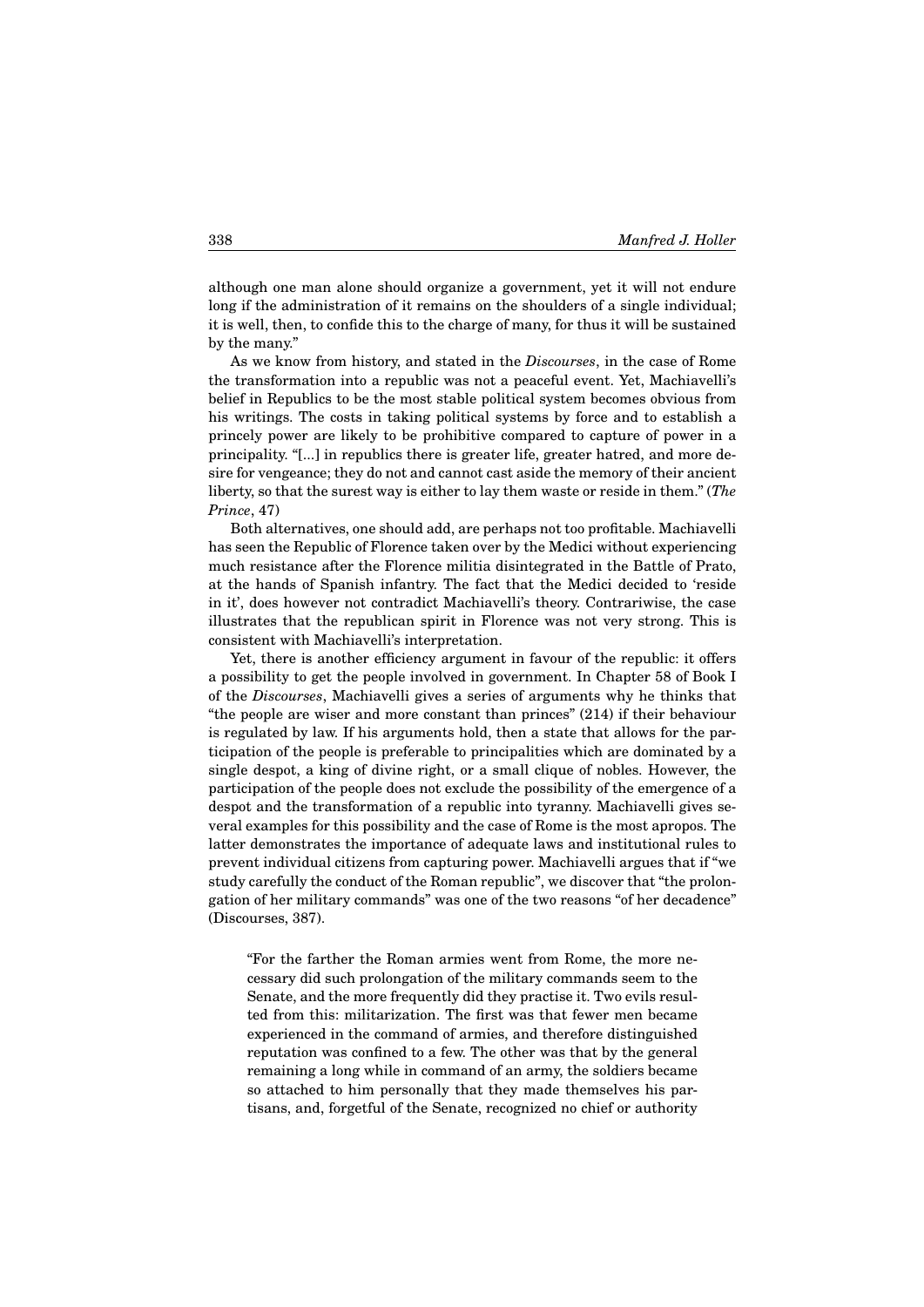but him. It was thus that Sylla and Marius were enabled to find soldiers willing to follow their lead even against the republic itself. And it was by this means that Cæsar was enabled to make himself absolute master of his country." (*Discourses*, 388)

Machiavelli was quite aware that efficiency arguments as such neither guarantee that a republic prevails nor save a republic, if it exists, from the decay into a princely state, tyranny or anarchy. On the other hand, it is reasonable to surmise that, had it become reality and matured like Rome did, Machiavelli hoped that the Borgia Italy finally would transform to a republic. It seems quite obvious from the final chapter in *The Prince* that Machiavelli wanted to talk the Medici into another attempt to accomplish the project of an all-Italian state that is strong enough to guarantee peace and order for its citizens, and to fight foreign enemies. In his *Introduction to The Prince*, Gauss (1952, 30) writes:

"Machiavelli had spent thirteen years in earnest striving to improve the lot of his country, and learned much that is revealing and valid. His reward was exile. It is idle to deny that *The Prince* is a bitter book. Its bitterness is the result of his failure in his time. The modern reader cannot afford to allow this to blind him to what it contains which is still valid for our days."

I cannot concur that *The Prince* is a bitter book. Gauss himself described it as a "handbook for aspirants to political power" (ibid., 12). It seems that this political power is not self-contained, but it can be identified as part of Machiavelli's agenda to better Italy's destiny and thus "improve the lot of this country". Contrary to Gauss, this is an optimistic perspective. The handbook is meant to be a tool to develop power which is a necessary prerequisite for peace and order. Hence, given that he had no public position after the fall of Piero Soderini in 1512, it can be interpreted as an alternative way how Machiavelli could have served his country.

It could be argued that there is conflict between the progressive structure of the Machiavelli program, as outlined here, and the circular view which Machiavelli holds on history: there is growth and prosperity followed by destruction, chaos and possible reconstruction; princely government is followed by tyranny, revolution, oligarchy, again revolution, popular state, and finally the republic which in the end collapses into anarchy waiting for the prince or tyrant to reinstall order (see *Discourses*, 101).

Also, in Machiavelli's *History of Florence* one can read:

"The general course of changes that occur in states is from condition of order to one of disorder, and from the latter they pass again to one of order. For as it is not the fate of mundane affairs to remain stationary, so when they have attained their highest state of perfection, beyond which they cannot go, they of necessity decline. And thus again, when they have descended to the lowest, and by their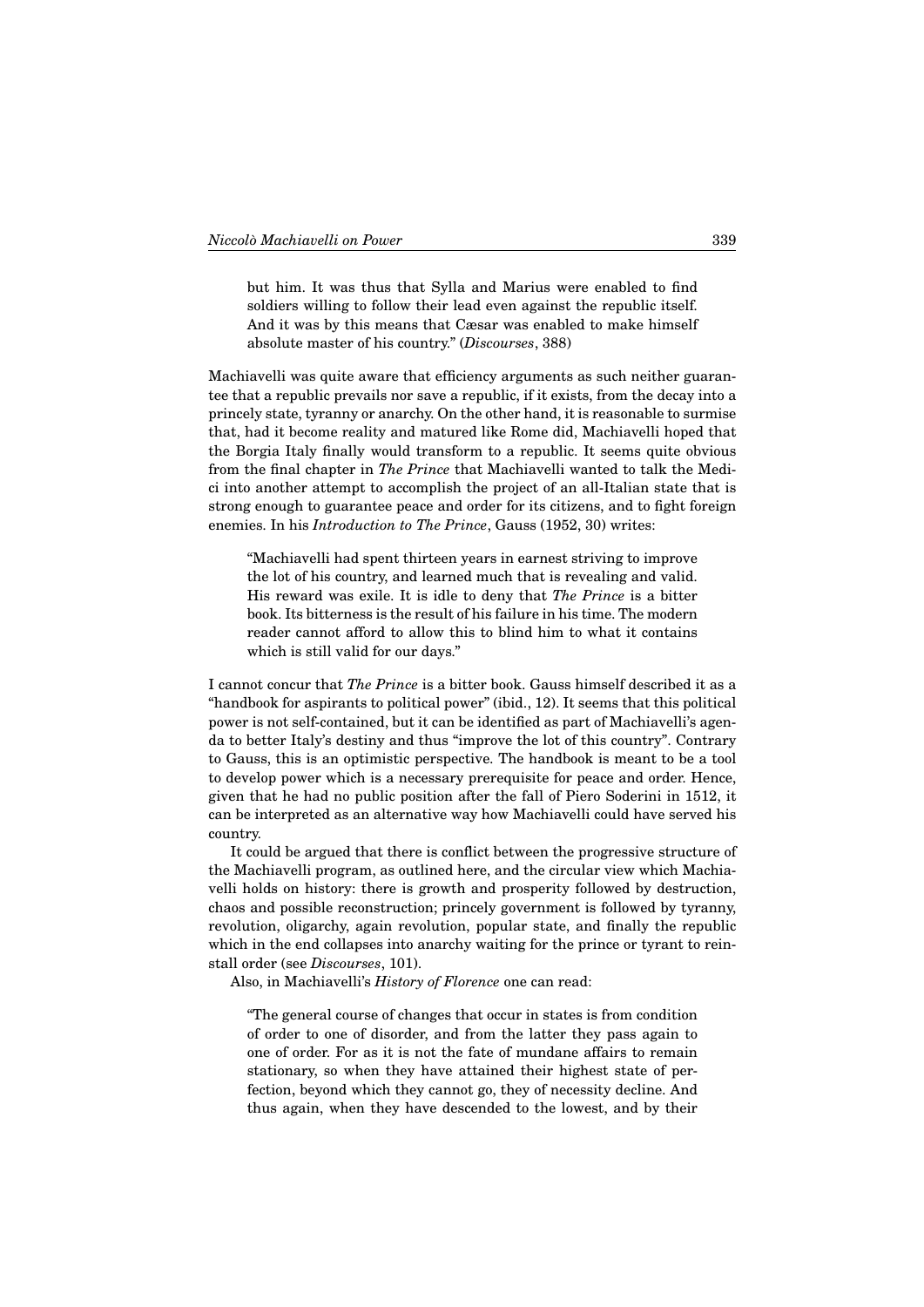disorders have reached the very depth of debasement, they must of necessity rise again, inasmuch as they cannot go lower." (*History*, 218)

Machiavelli concludes:

"Such is the circle which all republics<sup>5</sup> are destined to run through. Seldom, however, do they come back to the original form of government, which results from the fact that their duration is not sufficiently long to be able to undergo these repeated changes and preserve their existence. But it may well happen that a republic lacking strength and good counsel in its difficulties becomes subject after a while to some neighbouring state, that is better organized than itself; and if such is not the case, then they will be apt to revolve indefinitely in the circle of revolutions." (*Discourses*, 101f.)

The above quote is an indication that the 'circle' is no 'law of nature' although the image is borrowed from nature.<sup>6</sup> There are substantial variations in the development of the governmental system and there are no guarantees that the circle closes again. Obviously, there is room for political action and constitutional design that has a substantial impact on the course of political affairs. For instance, Machiavelli concludes that "[...] if Rome had not prolonged the magistracies and the military commands, she might not so soon have attained the zenith of her power; but if she had been slower in her conquests, she would have also preserved her liberties the longer" (*Discourses*, 388).

Accordingly, despite his circular view of the world, Machiavelli considered political action and constitutional design highly relevant to the course of history and also to what happens today or tomorrow. However, the circular view allows us to learn from history and apply what we learned today in the future. Machiavelli repeatedly urges his contemporaries to study the Romans and to learn from them. In fact, in can be argued that Machiavelli wrote the *Discourses* to serve mainly this purpose.

In the next sections, details of Machiavelli's agenda are clarified. The focus is on power and the status it has in both *The Prince* and the *Discourses*. As I will show it is not always obvious what the status of power is and how substantial power is to various agents.

<sup>5</sup> The German translation is "die Regierungen aller Staaten" (Machiavelli 1977, 15), i.e. "the governments of all states", which is perhaps more adequate than to address the republic only.

 $6$  Kersting 2006, 61ff., contains arguments that imply that Machiavelli relied much stronger on the circle principle than I propose here.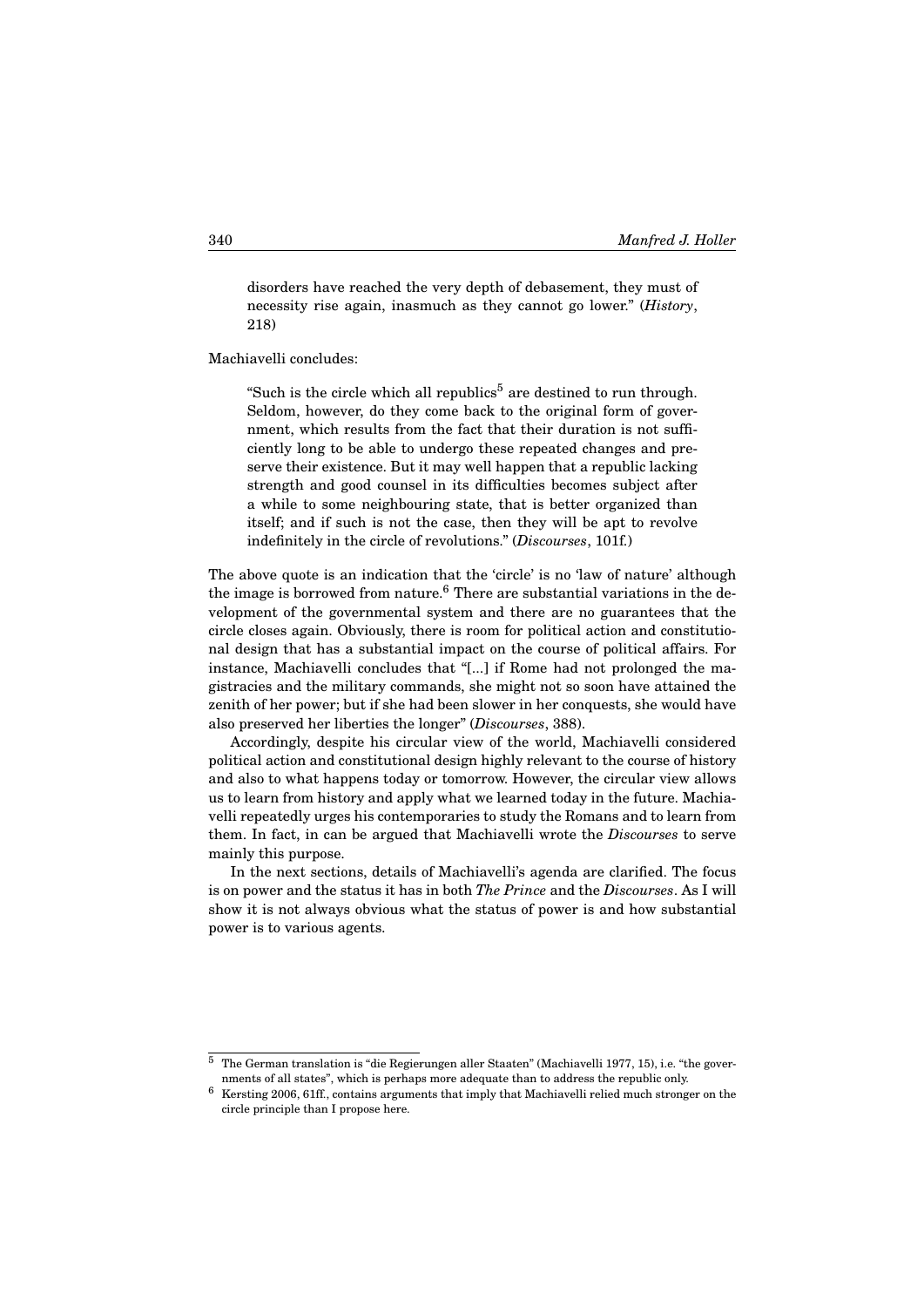## **3. The Issue of Power**

There seems to be a perfect illustration of power in Machiavelli's Prince: the episode concerning how Cesare Borgia made use of his minister Messer Remirro de Orco to gain power and to please the people:

"When he [Cesare Borgia] took the Romagna, it had previously been governed by weak rulers, who had rather despoiled their subjects than governed them, and given them more cause for disunion than for union, so that the province was a prey to robbery, assaults, and every kind of disorder. He, therefore, judged it necessary to give them a good government in order to make them peaceful and obedient to his rule. For this purpose he appointed Messer Remirro de Orco, a cruel and able man, to whom he gave the fullest authority. This man, in a short time, was highly successful, whereupon the duke, not deeming such excessive authority expedient, lest it should become hateful, appointed a civil court of justice in the centre of the province under an excellent president, to which each city appointed its own advocate. And as he knew that the hardness of the past had engendered some amount of hatred, in order to purge the minds of the people and to win them over completely, he resolved to show that if any cruelty had taken place it was not by his orders, but through the harsh disposition of his minister. And having found the opportunity he had him cut in half and placed one morning in the public square at Cesena with a piece of wood and blood-stained knife by his side. The ferocity of this spectacle caused the people both satisfaction and amazement." (*The Prince*, 55)

If one analyzes this episode with respect to power one can interpret Cesare Borgia's behaviour as a successful solution of a strategic (game theoretical) problem: how to bring order to the Romagna, unite it, and reduce it to peace and fealty, without being made responsible for the necessary cruelties, and thus the creation of hate. Machiavelli claims that cruelty was necessary, or at least, in modern parlance, a socially efficient solution (*The Prince*, 50). It is worth noting that it is the combination of cruelty with legal procedures that helps to transform cruelty into a common good.

The episode demonstrates that the power of Cesare Borgia depended on his skills of strategic thinking and, one must admit, on the naivety of his minister. Messer Remirro de Orco could have concluded that the *Duke* will exploit his capacity; and in the very end this capacity included that he had to serve as a sacrifice to the people who *had* to suffer cruelties to *enjoy* the fruits of a strong government and order. Perhaps Messer Remirro de Orco saw himself and the *Duke* in a different context and the game that reflected this context did not propose the trial and his death as an optimal alternative to the *Duke*. <sup>7</sup> Obviously,

<sup>7</sup> Seen in isolation, the *Duke*'s offering of Messer Remirro de Orco, although a successful move was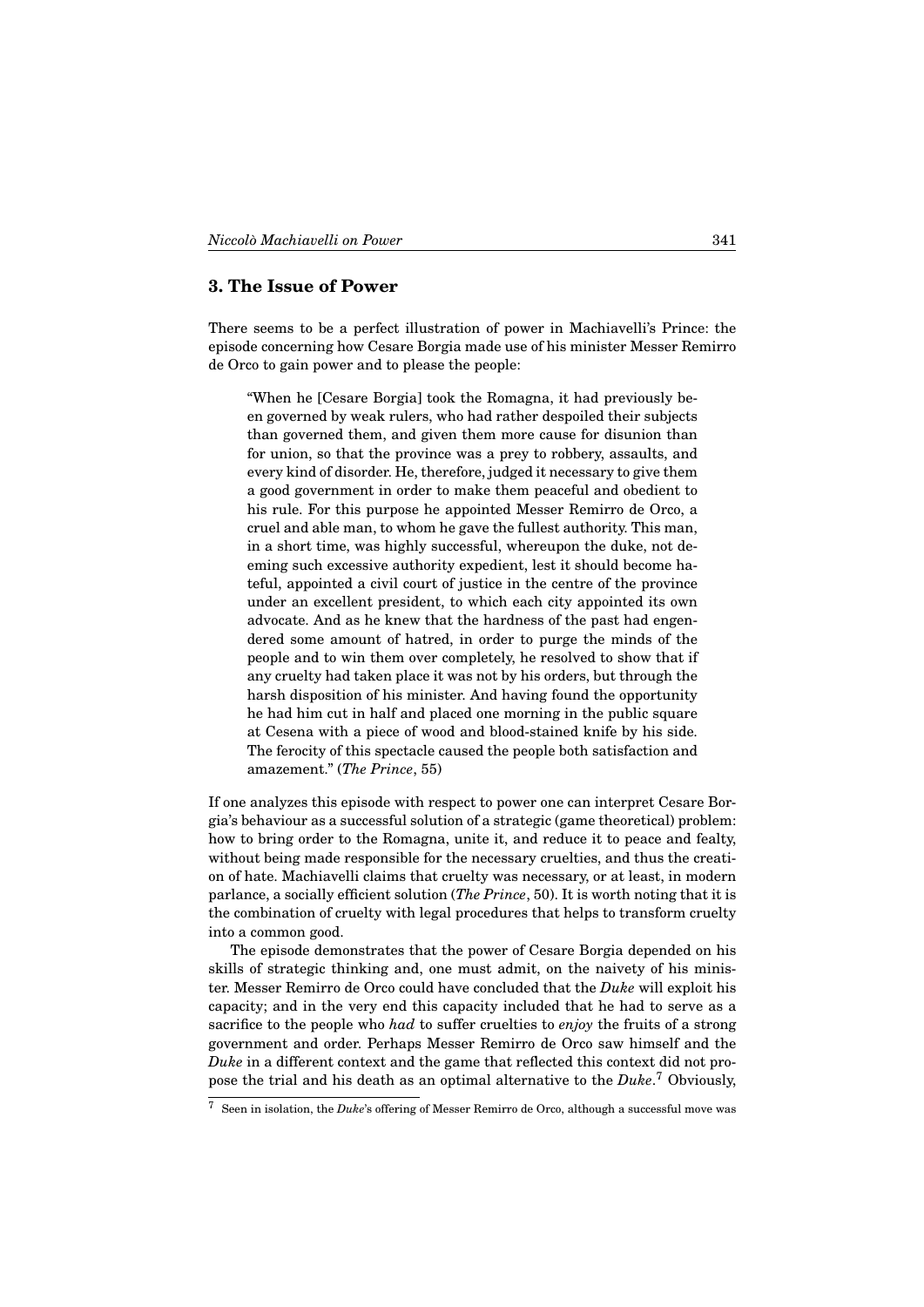the misfortune of Messer Remirro de Orco was that the *Duke*'s game was based on the offering of an 'officer' to the consolation of the people. It seems that the *Duke* was quite aware that the love of the people may prevent conspiracies from within and serve as a rampart to outside competitors, or in fact serve in both roles, as Machiavelli suggests (see, e.g., *The Prince*, 96 and 108).<sup>8</sup>

If the interpretation of Messer Remirro de Orco's misfortune is valid here then one must conclude that the power of the Duke is highly dependent on historical circumstances, political constraints and his strategic skills. In fact, Max Weber's definition of power allows one to judge that he had no power at all since he was not in a position "to carry out his own will despite resistance".<sup>9</sup> On the other hand, Cesare Borgia was a master to circumvent resistance and, finally, to achieve most of his goals, however cruel his means were. For instance, as Cesare Borgia feared that a successor to Pope Alexander VI might seek to take away from him what he had gained under his father's papal rule, he destroyed "all who were of blood of those ruling families which he had despoiled, in order to deprive the pope of any opportunity" (*The Prince*, 56). This example demonstrates that Borgia did not accept a given resistance as constraint to his power, but would try to overcome it.

In Machiavelli's *Discourses*, power of the Roman Republic derives from (a) the recognized duty of the citizens concerning the common good, (b) the law which specifies the duty, and (c) political institutions that implement the duty in accordance to the law and revise the law in accordance to the duty. Power is an essential element of a republic. Free states are those "which are far from all external servitude and are able to govern themselves according to their own will".<sup>10</sup> A strong military organization is the indispensable pillar. Only if it exists, citizens can hope "to live without fear that their patrimony will be taken away from them, knowing not merely that they are born as free citizens and not as slaves, but that they can hope to rise by their abilities to become leaders of their communities".<sup>11</sup>

This statement links the individual freedom of not being a slave and the external freedom of the community, the free state, and to participating in the shaping of the political actions of this community, i.e., the potential to play an active and effective role in political life. However, Machiavelli points out that free citizens are generally reluctant to serve the common good and prefer to

<sup>9</sup> For Max Weber's definition of power, see section 3 below.

not even part of a subgame perfect equilibrium of this game as it presupposed a non-rational behaviour of the second player. Messer Remirro de Orco should have considered that Cesare Borgia could be tempted to use him as a scapegoat.

 $8$  Game theoretic thinking seems apropos here. Strategic thinking is a dominant feature in Machiavelli's writings and the thinking of his 'agents'. Machiavelli, thus, could well be considered as a pioneer of modern game theory. It does not come as a surprise that the language of this theory straightforwardly applies to the core of Machiavelli's analysis (for a game-theoretical interpretation of power in Machiavelli's work, see Holler 2008).

<sup>10</sup> I.ii., 129, of Machiavelli 1960, *Il Principe e Discorsi*, ed. Sergio Bertelli (Milan Felrinelli), translated by Q. Skinner. See Skinner 1984, 239.

<sup>11</sup> Ibid., II.ii., 284 (see Skinner 1984, 240).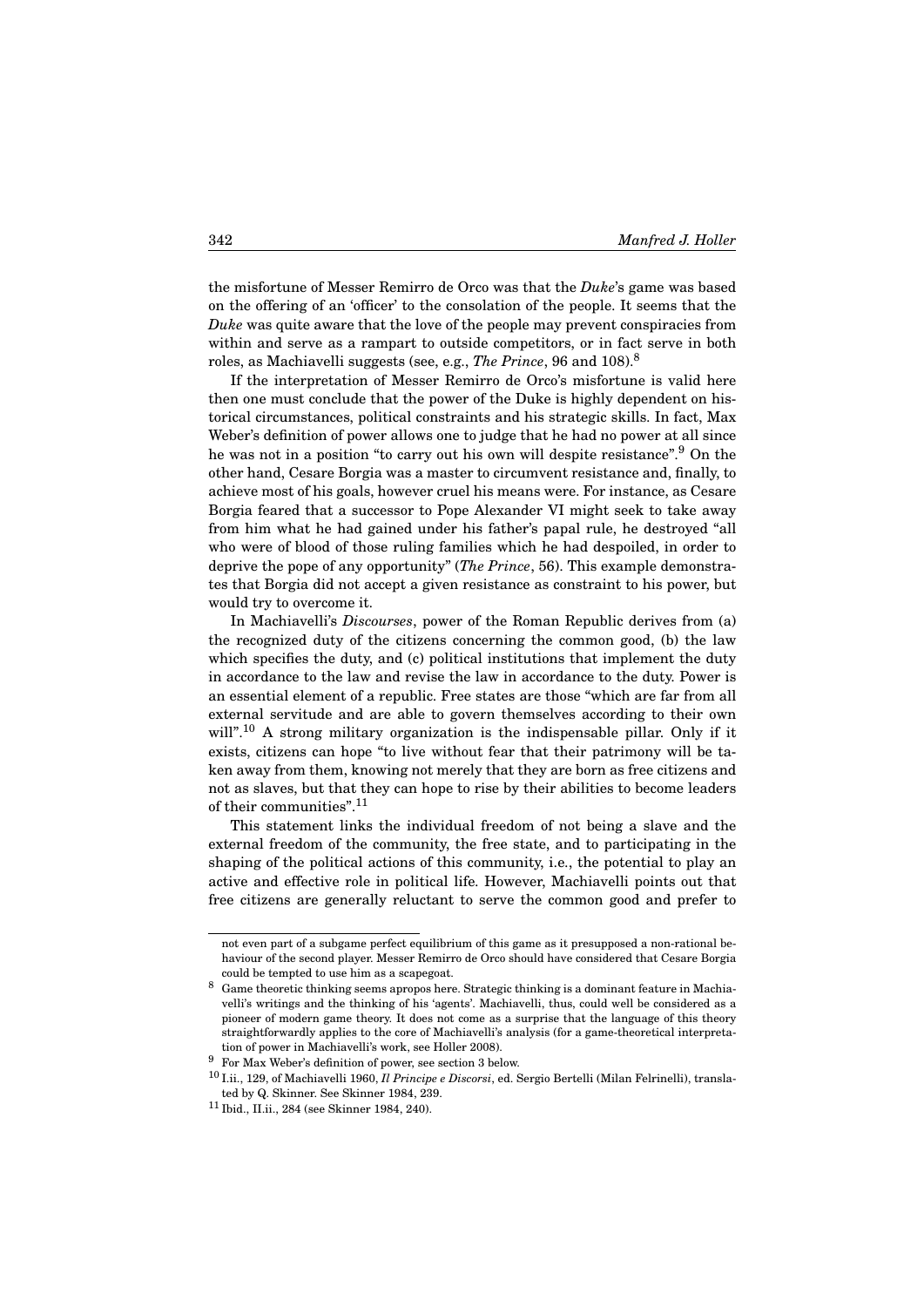pursue their own immediate advantage. In game theoretical terms: free-riding is a dominant strategy. That is where the law and political institutions step in to overcome this dilemma. "It is the hunger of poverty that makes men industries and it is the laws that make them good."<sup>12</sup>

The law, however, could be corrupted by the biased interests of various groups or by prominent members of the community. This problem is solved, by-andlarge through adequate political (and/or religious) institutions. Skinner (1984, 246) summarizes Machiavelli's description of the law making institutions of the Republic as follows:

"[...] under their republican constitution", the Romans "[...] had one assembly controlled by the nobility, another by the common people, with the consent of each being required for any proposal to become law. Each group admittedly tended to produce proposals designed merely to further its own interests. But each was prevented by the other from imposing its own interests as laws. The result was that only such proposals as favoured no faction could ever hope to succeed. The laws relating to the constitution thus served to ensure that the common good was promoted at all times."<sup>13</sup>

The common good seems to be identifiable with a compromise between the two major political agents. The installation of the *decemviri* (from 451 to 449 BC), discussed in more detail below, is just one case that demonstrates the fragility of the compromise on which the Roman Republic was built.

#### **4. On Power**

Machiavelli is often seen as a predecessor of Thomas Hobbes.<sup>14</sup> Obviously, their views on human nature and the function of the authority of the state have much in common. To some extent they also share the fate that their writings were not highly appreciated for quite some time and even today they meet with strong reservations. As Machiavelli, neither in *The Prince* nor the *Discourses*, offers any explicit definition of power, it seems to be right to start to analyze the state of power in Machiavelli's work with a reference to Hobbes' famous opening sentence of Chapter 10 of the *Leviathan*: "[t]he power of a man is his present means, to obtain some future apparent good [...]." (Hobbes [1651]1991, 62)

<sup>12</sup> Ibid., I.iii., 136 (see Skinner 1984, 244).

<sup>13</sup> This is how Skinner (1984, 246) summarizes Machiavelli's description of the law making institutions of the Republic.

 $^{14}$  Zorn (1977, LXVI) argues that Machiavelli is of much higher importance than his "vielüberschätzter Schüler Hobbes" (i.e. his "overvalued pupil Hobbes"). To both, without the supremacy of the power of the state, "life is brutish, cruel and short". Hobbes seems to prefer monarchy, while Machiavelli is in favour of the republic. However, in Machiavelli the form of government is not a matter of choice but the result of an evolutionary process. In this circular process, tyranny and anarchism have their necessary functions.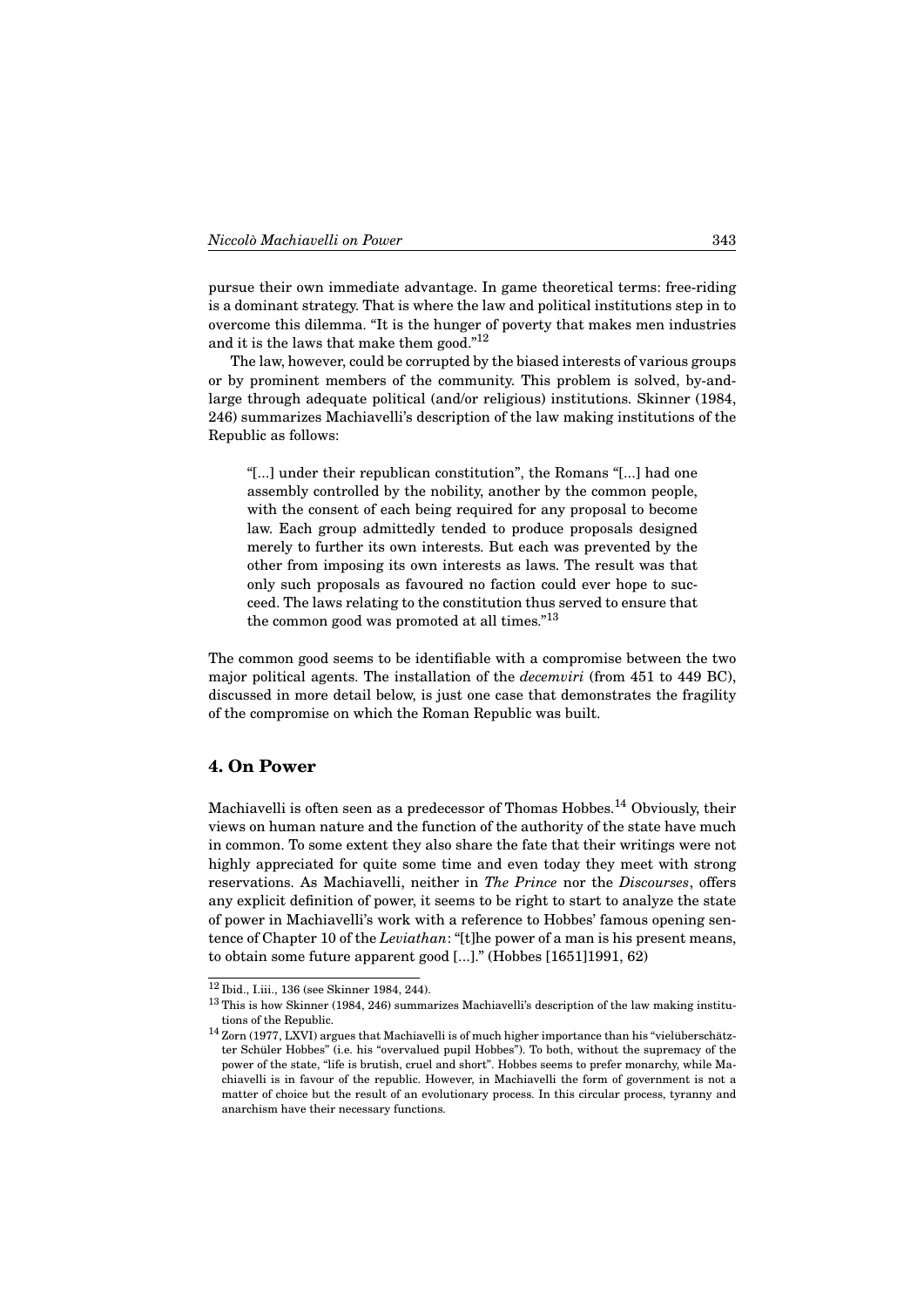Hobbes does not restrict himself to choices of social interaction. Power in Hobbsian theory is a far broader concept than social power. But, if we think of power in terms of chances to affect results, social power is a special case. It is unclear, though, whether power should be restricted to obtain some future apparent 'good'. If so, then Hobbes' definition links the concept of power to preferences of an actor.

Perhaps power should rather be conceived as any ability to intervene into the course of the world, regardless of the preferences we espouse with respect to results of action. Quite a bit depends here on how one interprets the term 'apparent' and how one specifies the very concept of preference. It seems that the application of Hobbes' concept of power raises more questions than it allows one to find answers, though it might come the closest to the spirit that fuels Machiavelli's work. However, Machiavelli talked about power only in the political or social context. He was not interested in (nonhuman) nature unless it was related to 'man'. For instance, Machiavelli (*The Prince*, 82) maintains that the prince must "learn the nature of the land, how steep the mountains are, how the valley debouch, where the plains lie, and understand the nature of rivers and swamps" so that one can "better see how to defend it".

Weber's concept of social power seems to be a straightforward restriction of the Hobbesian concept of power (as a potential) to social contexts.<sup>15</sup> It says: "Macht bedeutet die Chance, innerhalb einer sozialen Beziehung den eigenen Willen auch gegen Widerstreben durchzusetzen, gleichviel worauf diese Chance beruht." (Weber [1922]2005, 38) Notwithstanding the very plausible interpretation of the Weberian "Chance" as meaning 'chance', Talcott Parsons translated this famous passage as: "the *probability* that one actor within a social relationship will be in a position to carry out his own will despite resistance." (Weber 1947, 152, italics added) However, in *Essays from Max Weber*, edited by Hans H. Gerth and C. Wright Mills, we read: "In general, we understand by 'power' the *chance* of a man or of a number of men to realize their own will in a communal action even against the resistance of others who are participating in the action." (italics added) This is the translation of Weber's definition given on page 678 of *Wirtschaft und Gesellschaft* (Weber [1922]2005, 678). <sup>16</sup>

Given this definition, the dilemma of fear and love which is implicit in Machiavelli's writings becomes obvious. As I have shown, Machiavelli argues that the love of the people may prevent conspiracies from within and serves as a rampart to outside competitors. However, a prince who makes use of this potential is dependent on the people. His range of goals which he can achieve "despite resistance" will be small if he has to be afraid to lose the support of the people and

<sup>15</sup> The Hobbes-Weber comparison of power is discussed in a work in progress by Holler et al. 2006.

 $16$  The possibility not withstanding that Parsons simply misunderstood the Weberian concept, or committed some blunder in translation due to negligence, there seems to be a deeper issue here concerning the very nature of power itself: An outside observer of social interaction could in her account of power indeed try to rely exclusively on the probability that certain results will be brought about rather than on the potential to bring them about. But this 'probability' interpretation will not do justice to the notion of her own power an actor would endorse herself (see Holler and Nurmi 2008).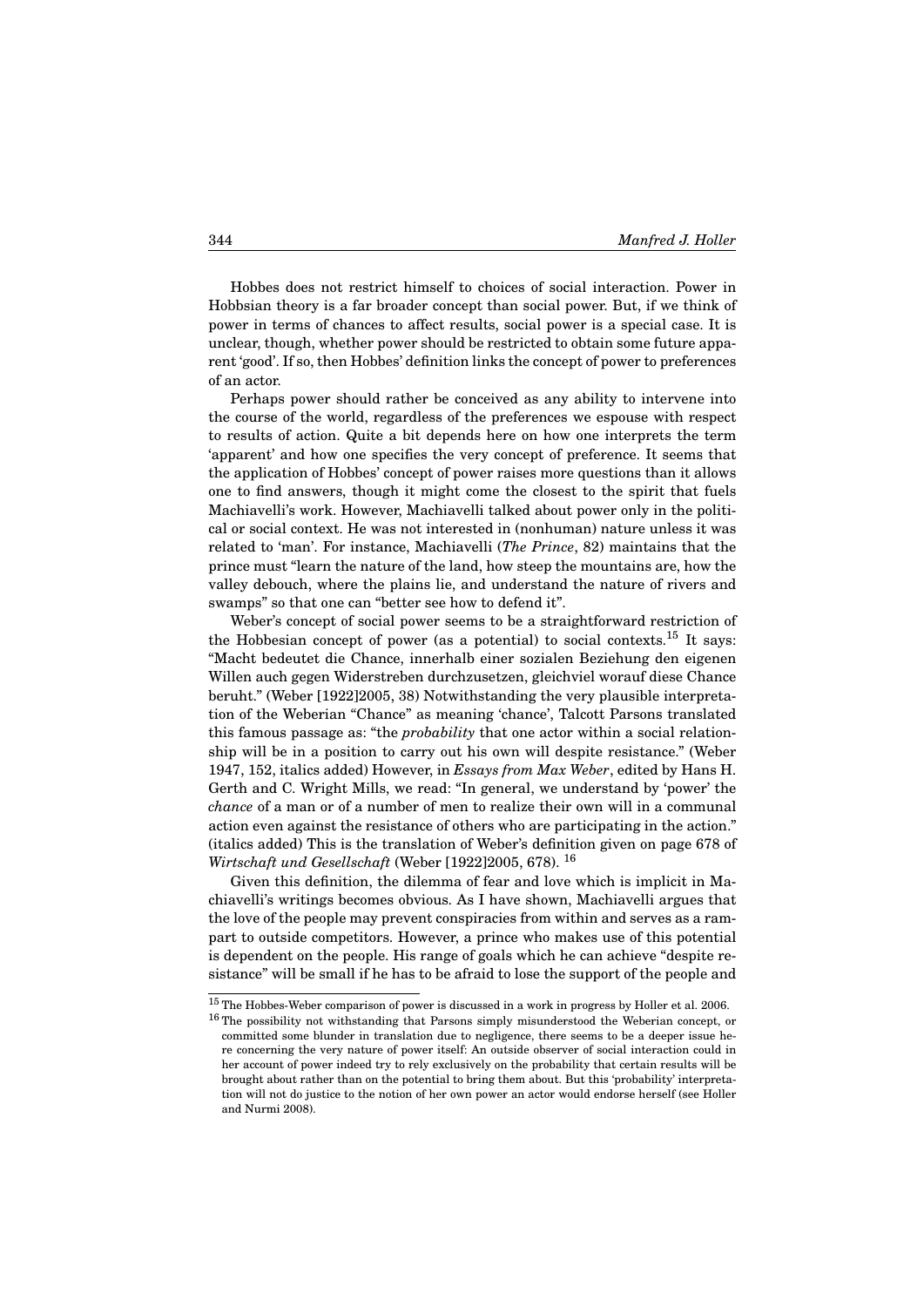perhaps even provoke resistance. It seems that Machiavelli himself was aware of this dilemma when he raised the question "whether it is better to be loved more than feared, or feared more than loved" (*The Prince*, 90). His answer is: "I conclude, however, with regard to being feared and loved, that men love at their own free will, but fear at the will of the prince, and that a wise prince must rely on what is in his power and not what is in the power of others, and he must only contrive to avoid incurring hatred, as has been explained." (*The Prince*, 91) This conclusion fits well with the concept of power proposed by Weber but neglects the strategic advantages that the prince can derive if he succeeds to be loved by the people at a not too high price, or by the sacrifice of dispensable companions like Messer Remirro de Orco.

The conflict between a favourable dependency and the autonomy of power characterizes Machiavelli's work. This is a consequence of the strategic thinking which he excessively proposes to the heroes of his writings. If you put yourself into the shoes of others, you become dependent on what they think and what you expect them to do, at least if you do not have a dominant strategy in your quiver. However, strategic thinking could enlarge your set of possibly successful actions.

Reputation is a possible consequence of strategic thinking. The reputation qualities of the prince are the expectations of those who put themselves into the shoes of the prince. It is straightforward that a 'good reputation' is a means for successful government. The *Discourses* are filled with numerous examples. However, reputation can also be used to mislead people and to exploit them when necessary. Machiavelli points out that for a prince "[...] it is well to seem merciful, faithful, humane, sincere, religious, and also to be so; but you must have in mind so disposed that when it is needful to be otherwise you may be able to change to the opposite qualities" (*The Prince*, 93). Not surprisingly Machiavelli concludes that it "[...] is not, therefore necessary for a prince to have all the above-mentioned qualities, but it is very necessary to seem to have them. I would even be bold to say that to possess them and always to observe them is dangerous, but to appear to posses them is useful." (*The Prince*, 93)

Sentences like this, although largely supported by empirical evidence, are the source of Machiavelli's 'bad reputation' over the centuries, especially, of course, with those who had princely power (like Fredric II of Prussia who has written Anti-Machiavelli in his younger years) or served princely power (like William Shakespeare). However, Machiavelli does not limit the discussion of power to tyrants, princes, and kings. He also discusses the 'chances' of an individual in the republic:

"[...] the Roman republic, after the plebeians became entitled to the consulate, admitted all its citizens to this dignity without distinction of age or birth. In truth, age never formed a necessary qualification for public office; merit was the only consideration, whether found in young or old men. [...] As regards birth, that point was conceded from necessity, and the same necessity that existed in Rome will be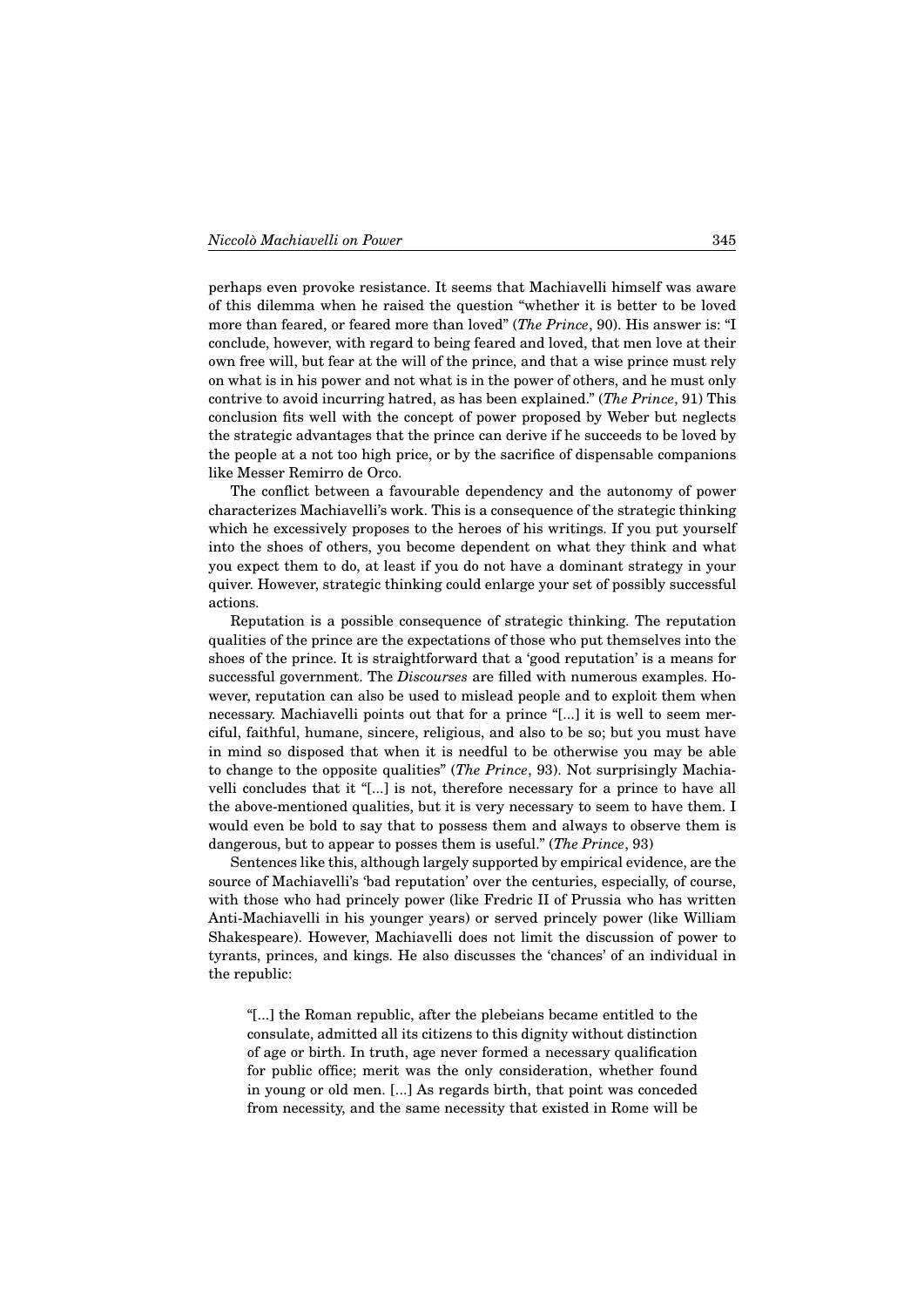felt in every republic that aims to achieve the same success as Rome; for men cannot be made to bear labour and privations without the inducement of a corresponding reward, nor can they be deprived of such hope of reward without danger." (*Discourse*, 221)

Again, one finds a strong efficiency argument. In principle, though, individual power in the Roman Republic has its source in much the same circumstances as the power of the *Duke* in Renaissance Italy, however constrained by law and political institutions that are to implement the common good. Yet, if these constraints do not work the results are quite similar. It is perhaps not a coincidence that the founding of Rome follows a pattern that could be designed by Cesare Borgia. As already mentioned, Romulus "should first have killed his brother, and then have consented to the death of Titus Tatius, who had been elected to share the royal authority with him" (*Discourses*, 120). Machiavelli admits that "from which it might be concluded that the citizens, according to the example of their prince, might, from ambition and the desire to rule, destroy those who attempt to oppose their authority" (*Discourses*, 120). However,

"[...] this opinion would be correct, if we do not take into consideration the object which Romulus had in view in committing that homicide. But we must assume as a general rule that it never or rarely happens that a republic or monarchy is well constituted, or its old institutions entirely reformed, unless it is done by only one individual; it is ever necessary that he whose mind has conceived such a constitution should be alone in carrying it into effect. A sagacious legislator of a republic, therefore, whose object is to promote the public good, and not his private interests, and who prefers his country to his own successors, should concentrate all authority in himself; and a wise mind will never censure any one for having employed any extraordinary means for the purpose of establishing a kingdom or constituting a republic." (*Discourses*, 120)

This sounds like a blueprint and a justification for the cruelties initiated or committed by the Duke. We should not forget that both the stories of Cesare Borgia and Romulus were told by the same author. It seems however that Romulus was more straightforward and less constrained in his use of force than the *Duke* who was by-and-large limited to the use of 'strategic power'. But the *Duke* is a historical case while Romulus is a part of founding myths of Rome.

Notoriously, superficially and slanderously as well, Machiavelli's contribution is often summarized by his view that the justification for the use of power, however cruel, derives from its ends. In the case of Romulus, Machiavelli concludes: "It is well that, when the act accuses him, the result should excuse him; and when the result is good, as in the case of Romulus, it will always absolve him from blame. For he is to be reprehended who commits violence for the purpose of destroying, and not he who employs it for beneficent purposes." (*Discourses*, 120f.)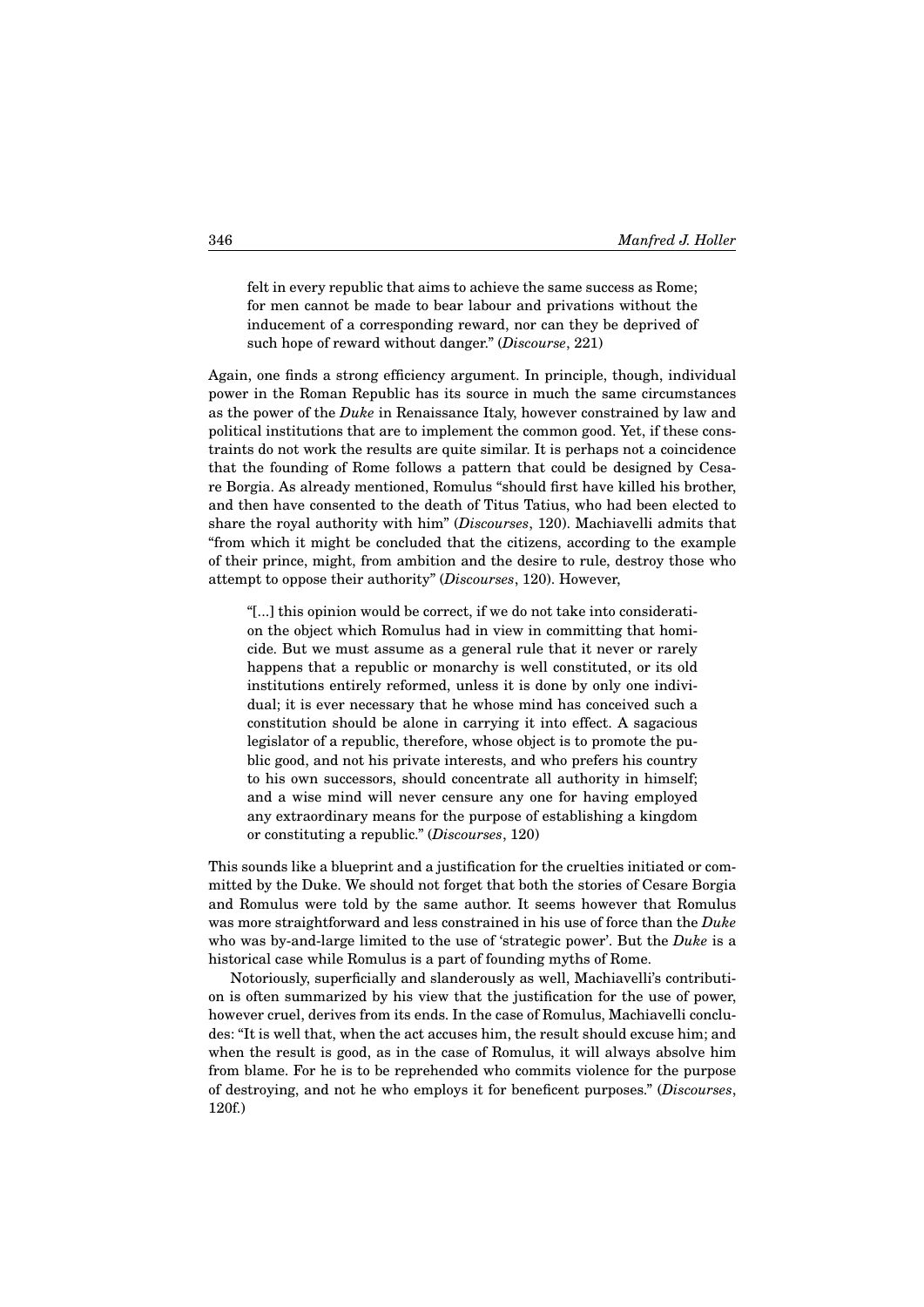Except there is no guarantee that the will of the founding hero to do the public good carries over to the successor. The creation of an appropriate law is one way to implement the pursuance of the public good. Consequently, Machiavelli proposes that the "lawgiver should [...] be sufficiently wise and virtuous not to leave this authority which he has assumed either to his heirs or to any one else; for mankind, being more prone to evil than to good, his successor might employ for evil purposes the power which he had used only for good ends" (*Discourses*, 121). A successor might use his power to destroy the edifice which he created to assure his glory.

The strive and zeal for glory is Machiavelli's answer to the question "why somebody should be willing to incur the costs of organizing the social games—in particular those of the cooperative variety" (Kliemt 1990, 72). It is the solution to the Hobbesian problem of social order. $17$ 

#### **5. The Balance of Power**

An alternative or complementary device to implement the pursuance of the public good is the *division of power* and the subsequent cooperation of the various stakeholders:

"[...] although one man alone should organize a government, yet it will not endure long if the administration of it remains on the shoulders of a single individual; it is well, then, to confide this to the charge of many, for thus it will be sustained by the many. Therefore, as the organization of anything cannot be made by many, because the divergence of their opinions hinders them from agreeing as to what is best, yet, when once they do understand it, they will not readily agree to abandon it. That Romulus deserves to be excused for the death of his brother and that of his associate, and that what he had done was for the general good, and not for the gratification of his own ambition, is proved by the fact that he immediately instituted a Senate with which to consult, and according to the opinions of which he might form his resolutions. And on carefully considering the authority which Romulus reserved for himself, we see that all he kept was the command of the army in case of war, and the power of convoking the Senate." (*Discourses*, 121)

This quote demonstrates the implementation of power relations via institutions such as the law and the division of power. Basically, these institutions constrain individual decision making and determine the freedom of choice. Under these constraints, the participation of various groups in lawmaking and political decision making ends up either in competition and possible conflict, or in bargaining

<sup>&</sup>lt;sup>17</sup> See Kliemt 2009, 46ff., for a discussion of the Hobbesian roots of rational choice and the problem of social order.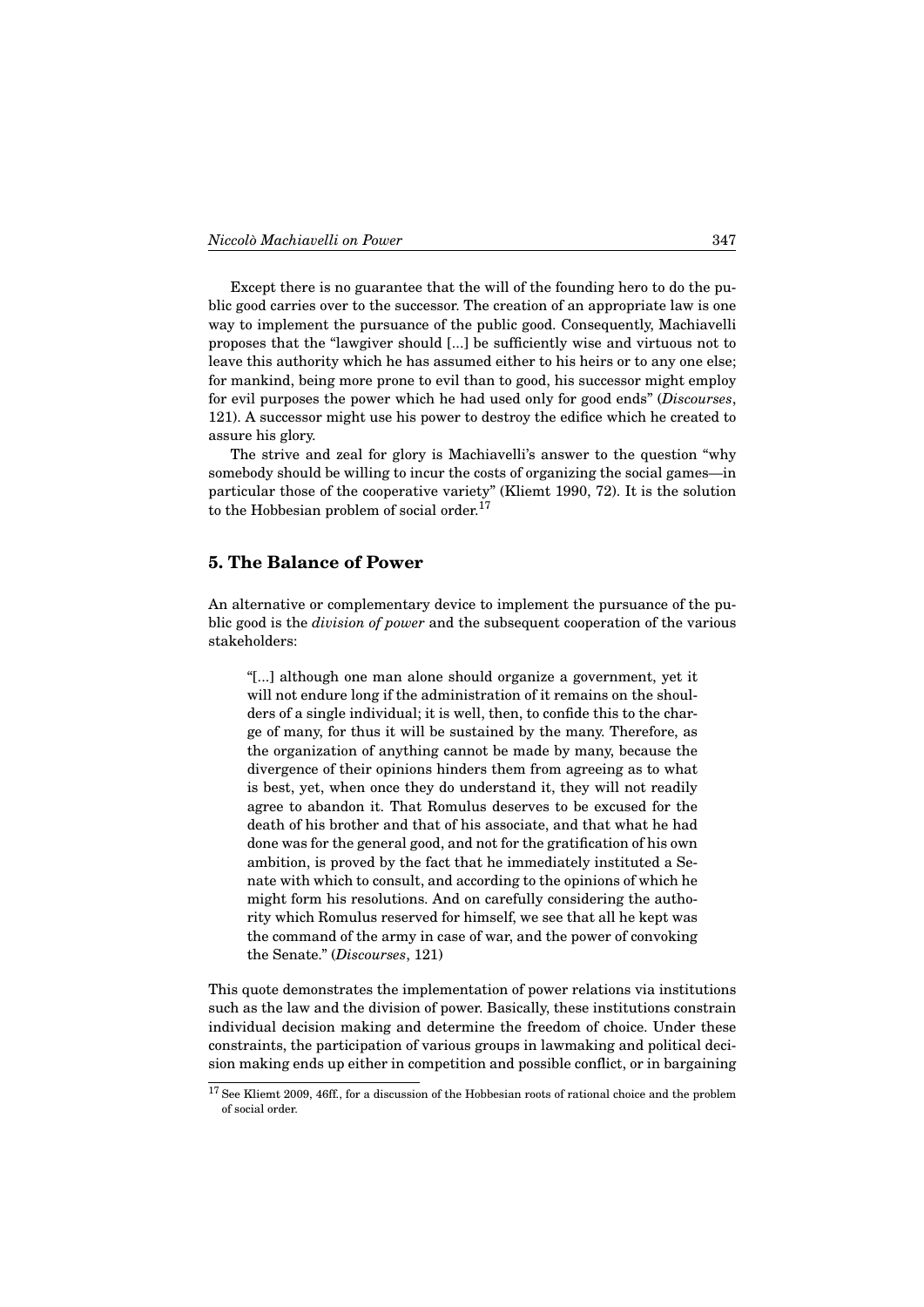and consent. Obviously, Machiavelli was far ahead of his time in his support of balance of power. His point of departure is the empirical observation and theoretical insight that

"[...] all kinds of government are defective; those three which we have qualified as good because they are too short-lived, and the three bad ones because of their inherent viciousness. Thus sagacious legislators, knowing the vices of each of these systems of government by themselves, have chosen one that should partake of all of them, judging that to be the most stable and solid. In fact, when there is combined under the same constitution a prince, a nobility, and the power of the people, then these three powers will watch and keep each other reciprocally in check." (*Discourses*, 101)

The Roman Republic has all three elements: nobility and people as its natural components and the princely positions of consuls, tribunes and, in case of a crisis, dictators that derive from its natural components through bargaining, voting, deliberation and other procedures of collective decision making. However, this balance of power did not always work. In the end, the Roman Republic was the prey of despots the like of Marius, Sulla and, finally, Julius Cesar, although even before those the balance of power was under attack in the Roman Republic. For instance, in Chapter 40 of Book I of the *Discourses*, Machiavelli tells us the story of the Decemvir Appius who gained the power to act as a despot.

In 451 BC, the *Decemviri* were established as a result of a severe conflict between the people and the nobility. More and more the people were inclined to think that the ongoing wars with Rome's neighbours were a plot by the nobility to discipline and suppress them. As consuls were the head of the various armies the people started to hate this institution. According to Machiavelli, the people hated the title of consul more than the power which derives from this position. The election of tribunes with the function of consuls seemed to be a way out of the dilemma, but this solution was unacceptable to the nobility. After some time the institution and name of consul was re-established and the conflict became more sincere than ever. A new constitution seemed to be the only way to solve this conflict, but there was no institution that was authorized and considered as sufficiently neutral to accomplish the necessary reform.

"After many contentions between the people and the nobles respecting the adoption of new laws in Rome, by which the liberty of the state should be firmly established, it was agreed to send Spurius Posthumus with two other citizens to Athens for copies of the laws which Solon had given to that city, so that they might model the new Roman laws upon those. After their return to Rome a commission had to be appointed for the examination and preparation of the new laws, and for this purpose ten citizens were chosen for one year, amongst who was Appius Claudius, a sagacious but turbulent man. And in order that these might make such laws irrespective of any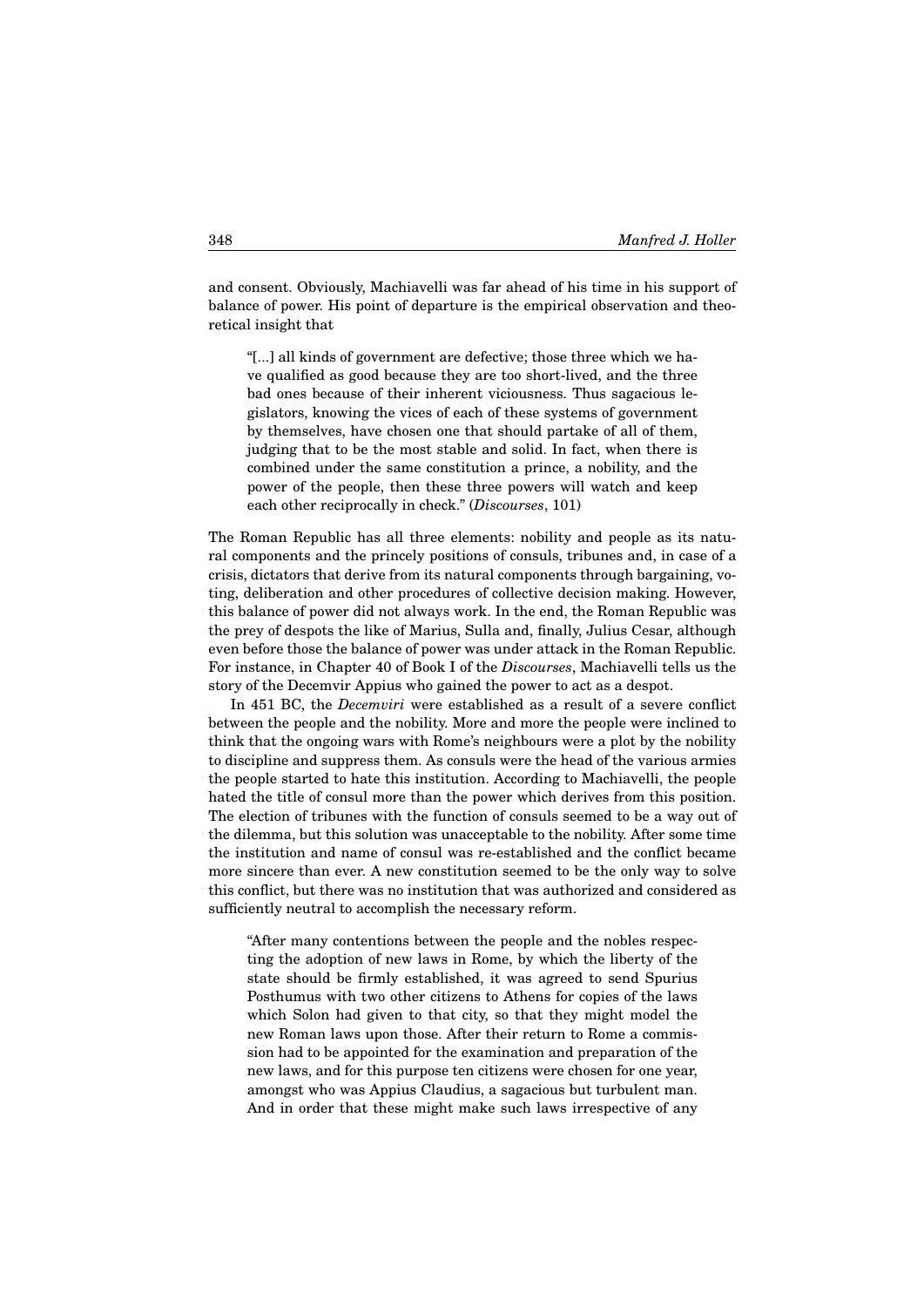other authority, they suppressed all the other magistracies in Rome, and particularly the Tribunes and the Consuls; the appeal to the people was also suppressed, so that this new magistracy of ten became absolute masters of Rome." (*Discourses*, 182)

The *Decemviri* had despotic power and Appius Claudius was most prominent member of the Ten. When the Sabines and the Volscians declared war on Rome, two armies under the command of several *Decemviri* left the city. Appius, however, remained in order to govern the city.

"It was then that he (Appius) became enamoured of Virginia, and on his attempting to carry her off by force, her father Virginius killed her to save her from her ravisher. This provoked violent disturbances in Rome and in the army, who, having been joined by the people of Rome, marched to the Mons Sacer, where they remained until the Decemvirs abdicated their magistracy, and the Consuls and Tribunes were re-established, and Rome was restored to its ancient liberty and form of government." (*Discourses*, 184f.)

In his analysis of this historical event, Machiavelli argues that

"[...] here we must note that the necessity of creating the tyranny of the Decemvirs in Rome arose from the same causes that generally produce tyrannies in cities; that is to say, the too great desire of the people to be free, and the equally too great desire of the nobles to dominate. And if the two parties do not agree to secure liberty by law, and either the one or the other throws all its influence in favour of one man, then a tyranny is the natural result. The people and the nobles of Rome agreed to create the Decemvirs, and to endow them with such great powers, from the desire which the one party had to destroy the consular office, and the other that of the Tribunes." (*Discourses*, 185)

As a consequence the balance of power, on which the functioning of the Republic was built, was destroyed. Tyranny was not a necessary result of an evolutionary process, but the consequences of political errors. It seems obvious that Machiavelli discusses the case of Appius to show to future generations the consequences of these errors and to teach them what has to be avoided in order to protect their freedom.

"Both the Senate and the people of Rome committed the greatest errors in the creation of the Decemvirate; and although we have maintained, in speaking of the Dictator, that only self-constituted authorities, and never those created by the people, are dangerous to liberty, yet when the people do create a magistracy, they should do it in such a way that the magistrates should have some hesitation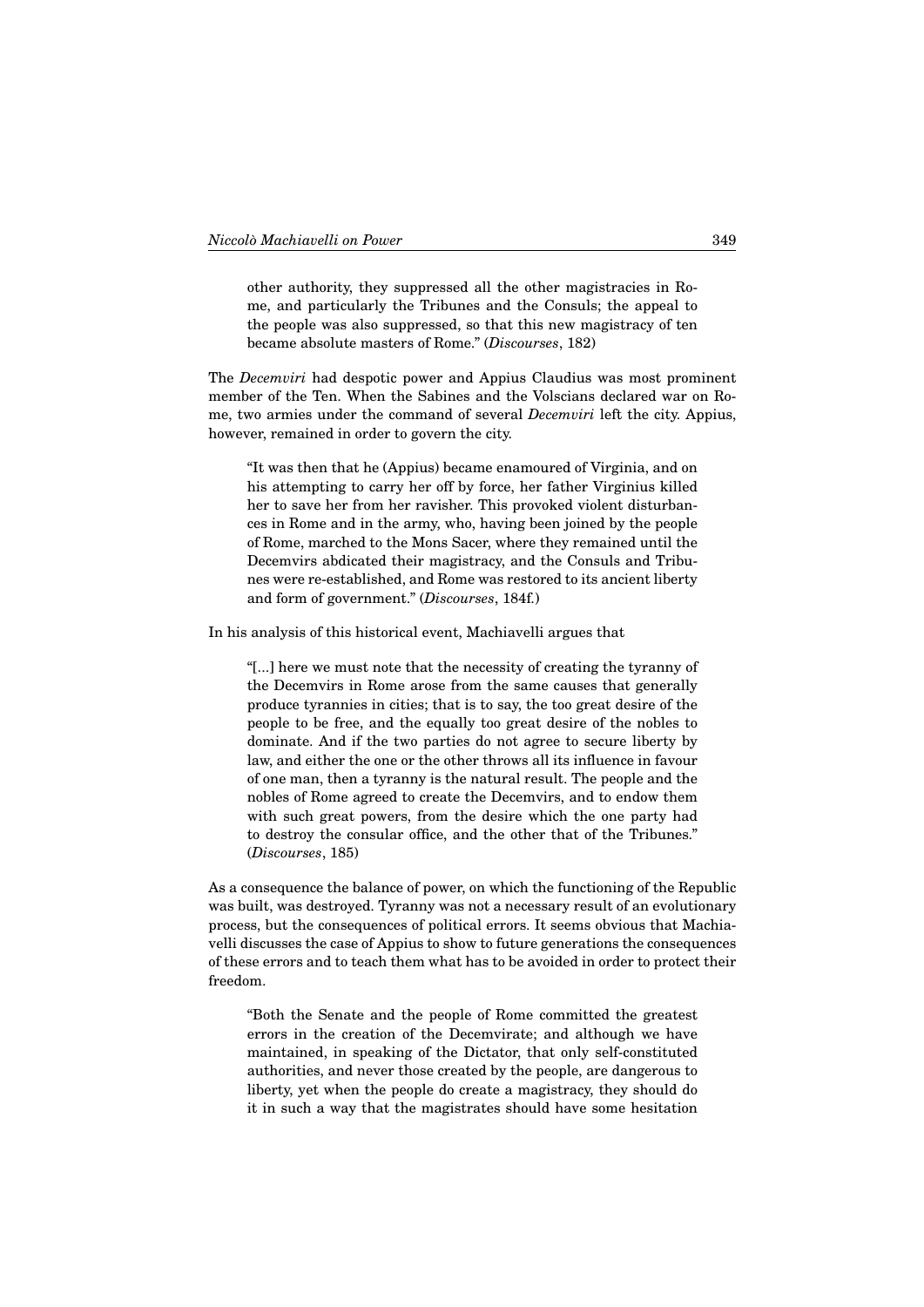before they abuse their powers. But the people of Rome, instead of establishing checks to prevent the Decemvirs from employing their authority for evil, removed all control, and made the Ten the only magistracy in Rome; abrogating all the others, because of the excessive eagerness of the Senate to get rid of the Tribunes, and that of the people to destroy the consulate. This blinded them so that both contributed to provoke the disorders that resulted from the Decemvirate." (*Discourses*, 186f.)

#### **6. Autonomous Power**

The Weberian definition of power is based on the degree of autonomy of the decision maker. According to this perspective the more dependent the decision maker is on the support of others, the smaller is his degree of power. This also applies to an agent who has the strategic capacity to manipulate his social environment in order to reduce or eliminate resistance, as Cesare Borgia did, so that he can have his will. It seems that in Renaissance Italy autonomous power of any substance can only be enjoyed under the strong umbrella of the church. Ecclesiastical principalities

"[...] are acquired either by ability or by fortune; but are maintained without either, for they are sustained by ancient religious customs, which are so powerful and of such a quality, that they keep their princes in power in whatever manner they proceed and live. These princes alone have states without defending them, have subjects without governing them, and their states, not being defended, are not taken from them; their subjects not being governed do not resent it, and neither think nor are capable of alienating themselves from them. Only these principalities, therefore, are secure and happy." (*The Prince*, 69)

Over a substantial period, the Popes and their Kingdom of Rome also benefited from 'old religious customs'. Yet, the spirit of the Renaissance not only inspired secular princes and their competitors but also the persons in the succession of Saint Peter. Sixtus IV (1471–1484) is said to have strongly supported the venture to murder Lorenzo Magnifico and his brother Giuliano when the two attended a mass at the Cathedral of Santa Maria del Fiori. Lorenzo escaped wounded but his brother was stabbed in the heart. Almost ironically, although not a reparation, a natural son of Giuliano became a papal successor of Sixtus IV by the name of Clement VII.

Before Clement VII took office, there were other rather worldly Renaissance popes. Alexander VI's "object was to aggrandise not the Church but the duke" (*The Prince*, 70) as Cesare Borgia was his son. Much what can be said about the actions of the *Duke* can therefore also be related to his father. However, under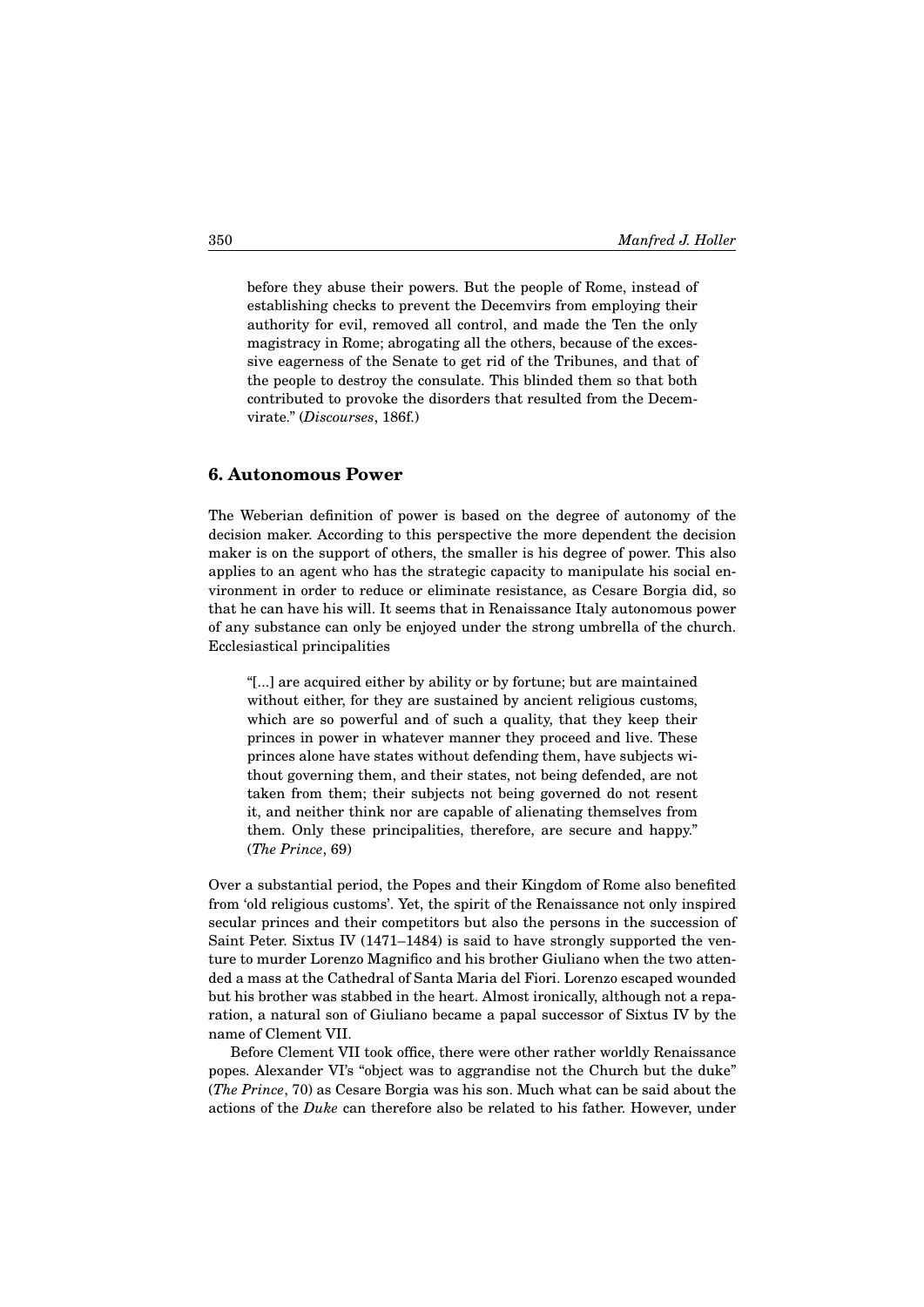the umbrella of 'old religious customs' the Pope seemed to demonstrate special qualities of strategic behaviour. Machiavelli reports that he "did nothing else but deceive men, he thought of nothing else, and found the occasion for it; no man was ever more able to give assurance, or affirmed things with strong oaths, and no man observed them less; however, he always succeeded in his deceptions, as he well knew this aspects of things." (*The Prince*, 93)

As successful and exploitive this policy was, it is questionable whether it could be called 'autonomous' as it largely depended on the trust the Pope enjoyed by those with whom he interacted. Deceptive behaviour is strategic because it presupposes that a player puts himself into the shoes of the other. However, the fact that the Pope was not weakened by his deceptive behaviour in his potential to deceive others, demonstrates some autonomy, probably because of his papal position.

The papal position, the historical conditions, and his martial personality, seemed to allow Julius II to act "impetuously in everything he did [...] that he always obtained a good result" (*The Prince*, 122). In the first war that Julius II waged against Messer Giovanni Bentivogli's Bologna he "achieved what no other pontiff with the utmost prudence would have succeeded in doing, because, if he had waited till all arrangements had been made and everything settled before leaving Rome, as any other pontiff would have done, it would never have succeeded" (*The Prince*, 122). It appears that Julius II seemed to play his game, irrespective of what other players thought or did; he acted autonomously. He was successful because the circumstances were in his favour, and not because his capacity was unconstrained by any means. "[...] had time followed in which it was necessary to act with caution, his ruin would have resulted, for he would never have deviated from these methods to which his nature disposed him." (*The Prince*, 122)

It is obvious from Machiavelli's writings that he did not think highly of ecclesiastical principalities and the papal state. The latter he saw as a major barrier to the unification of Italy. Part of Machiavelli's dissatisfaction with these particular entities has to do with their lack of sensitivity to the political needs and demands of the citizens and the neighbouring states, i.e., the autonomy of their power.

# **7. Conclusions**

In this paper, it was not argued that the *Discourses* present a model for a community where one sees virtue and virtuous lawgivers that guarantee peace and order—and protection from outside enemies. This is the standard interpretation. I suggest that the *Discourses* are a model of the political process that Machiavelli hopes for and tries to initiate by his writing to see a united Italy, strong enough to fight its outside enemies. It has been argued that Cesare Borgia was the wrong hero to choose. However, there was no better alternative in his time to highlight the envisioned political development. The like of Romulus were far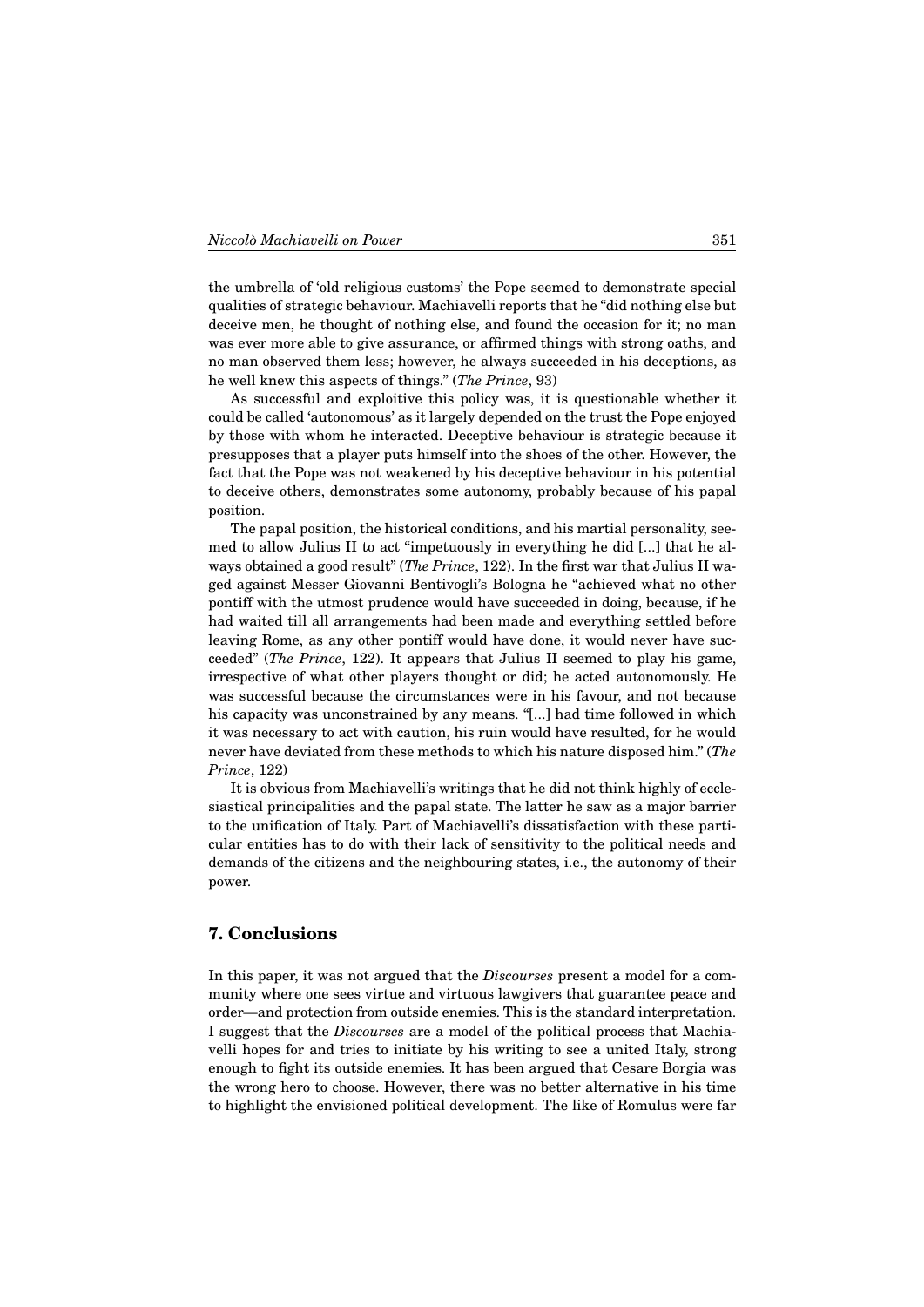and few. In fact, there is a very close similarity between Romulus and Cesare Borgia when it comes to the use of power and how they acquired it. But fortuna was with the former and not with the latter. I have conjectured that *The Prince* was meant to bring the Medici to the forefront to accomplish this project.

It is interesting to note that Machiavelli does not expect a collective to be strong and well-organized enough to bring about a united Italy or powerful Rome. He repeatedly argues that it needs a single will (and fortuna) to create a powerful entity that can successfully resist outside enemies and provide peace and order. By-and-large collectives play a rather passive role. They can support the prince or fight him. In Chapter 40 of Book I of the *Discourses* Machiavelli maintains that "those tyrants who have the masses for friends and the nobles for enemies are more secure in the possession of their power, because their despotism is sustained by a greater force than that of those who have the people for their enemies and the nobles for their friends" (186).

In the Roman Republic, the people seemed to have more power. They succeeded to install the tribunes and to reduce the position of the consuls. In the case of the Decemvir Appius the people even exerted immediate power. However, throughout Machiavelli's writings the people have no face and no name; rather they have the form of 'masses' as in preceding quotation. Nothing is said how collectives organize themselves and how they exert power if not by marching to the Mons Sacer.

If one thinks that this is a shortcoming for someone considered to be the father of modern political science, then I must stress that by assuming strategic reasoning for the political agents and the deductive method of explanation Machiavelli was way ahead of his time. Many political scientists are still hesitant towards the application of game theory to political problems, and deductive arguments are still considered a *Glasperlenspiel* by many in the profession. The very same people often complain about the scientific imperialism of the economists who indeed share Machiavelli's way of thinking, but not necessarily the subject.

The structural interpretation of the question "whether it is better to be loved more than feared, or feared more than loved" (*The Prince*, 90) is familiar to economists, but, until recently, its subject could not be found in textbooks or mainstream journals of economics. During the last decade, however, research about happiness became popular in economics and love and fear are considered in this context. Even more frequently economists speak about ends and means, but they hardly ever discuss the ends. In economics, the question whether "the ends justify the means" (*The Prince*, 94) is not a question to be answered.

To conclude, Machiavelli was not an economist, and many political scientists are quite hesitant to see him as a forerunner of political science. Was he, then, a philosopher? Perhaps the following quote from the Fifth Book, Chapter I of his *History of Florence* may help to answer this question.

"[...] when brave and well-disciplined armies have achieved victory, and victory has produced peace, the vigour of warlike spirits cannot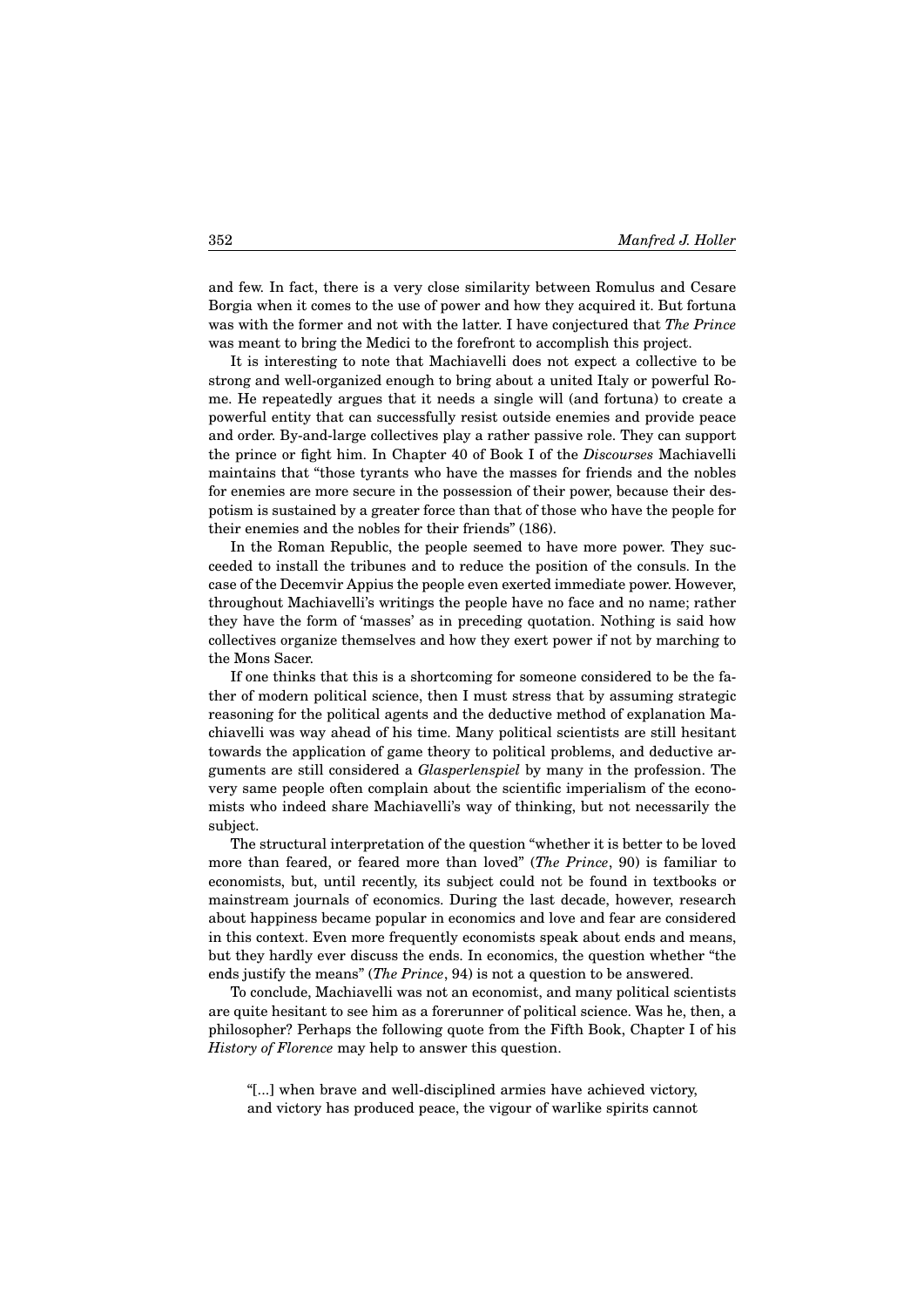be enervated by more honourable indulgence than that of letters; nor can idleness enter any well-regulated communities under a more alluring and dangerous guise. This was perfectly well understood by Cato when the philosophers Diogenes and Carnedes were sent as ambassadors from Athens to the Senate of Rome; for when he saw the Roman youth begin to follow them with admiration, Cato, well knowing the evil that would result to the country from this excusable idleness, ordered that no philosopher should thenceforth be received in Rome." (*History*, 218)

# **References**

Arrow, K. J. (1963), *Social Choice and Individual Value*, New York: John Wiley and Sons.

- Gauss, C. (1952), "Introduction to the Mentor Edition", in N. Machiavelli, *The Prince*, New York: Mentor Books.
- Hobbes, T. ([1651]1991), *Leviathan*, ed. by R. Tuck, Cambridge: Cambridge University Press.
- Holler, M. J. (2008), "Machiavelli: Der Versuch einer spieltheoretischen Analyse von Macht", in: M. Held, G. Kubon-Gilke and R. Sturm (eds.), *Macht in der Ökonomie. Jahrbuch Normative und institutionelle Grundfragen der Ökonomik*, Band 7, Marburg: Metropolis, 77–95.
- —, H. Kliemt and H. Nurmi (2006), "Actions and Acts in Game and Decision Theoretic Accounts of Power", unfinished manuscript.
- and A. Marciano (2009), "Machiavelli's Possibility Theorem", submitted paper.
- and H. Nurmi (2009), "Measurement of Power, Probabilities, and Alternative Models of Man", *Quality and Quantity*, in print.
- Kliemt, H. (1990), *Papers on Buchanan and Related Subjects*, Munich: Accedo Verlag.
- (2009), *Philosophy and Economics I*, Munich: Oldenbourg.
- Kersting, W. (2006), *Niccolò Machiavelli*, 3*rd* ed., Munich: Verlag C. H. Beck.
- Machiavelli, N. (1952), *The Prince*, New York: Mentor Books (quoted as *The Prince*).
- (1882), "Discourses on the First Ten Books of Titus Livius", in: *The Historical, Political, and Diplomatic Writings of Niccolò Machiavelli*, translated from the Italian by Ch. E. Detmold, in Four Volumes, Boston: James R. Osgood and Co. (quoted as *Discourses*).
- (1882), "History of Florence", in: *The Historical, Political, and Diplomatic Writings of Niccolò Machiavelli*, translated from the Italian by Ch. E. Detmold, in Four Volumes, Boston: James R. Osgood and Co. (quoted as *History*).
- (1977), *Discorsi. Gedanken über Politik und Staatsauffassung*, translated and edited by R. Zorn, 2*nd* ed., Stuttgart: Alfred Kroener Verlag.
- Skinner, Q. (1984), "The Paradoxes of Political Liberty", The Tanner Lectures on Human Values, delivered at Harvard University, October 24 and 25.